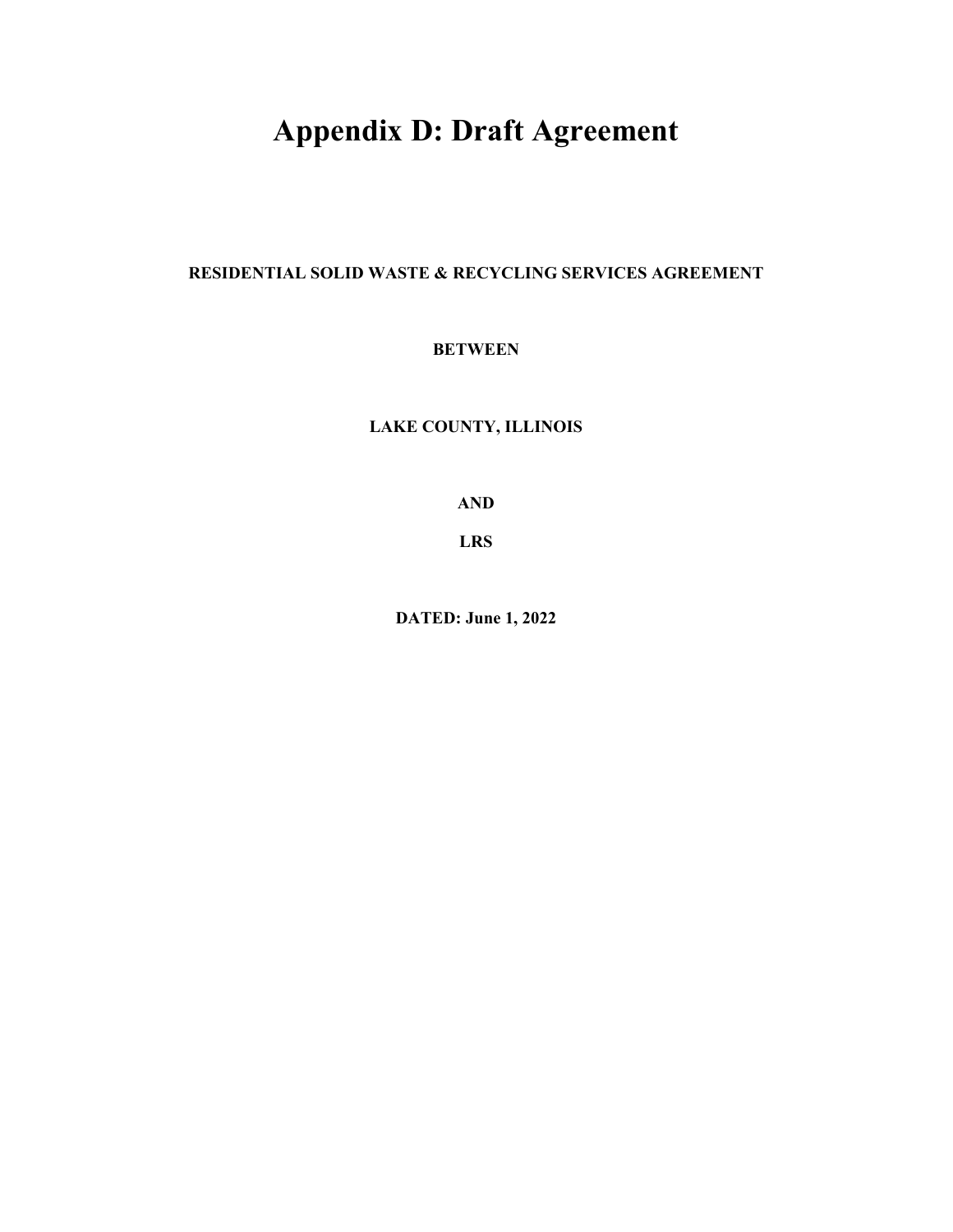# **TABLE OF CONTENTS**

|--|

|                     |                                     | 1              |
|---------------------|-------------------------------------|----------------|
| <b>ARTICLE I</b>    | <b>DEFINITIONS</b>                  |                |
| Section 1.1         |                                     | $\mathbf{1}$   |
| Section 1.2         |                                     | 3              |
| <b>ARTICLE II</b>   | <b>SCOPE OF SERVICES</b>            |                |
| Section 2.1         |                                     | 3              |
| Section 2.2         |                                     | $\overline{4}$ |
| Section 2.3         |                                     | $\overline{4}$ |
| Section 2.4         |                                     | $\overline{4}$ |
| Section 2.5         |                                     | $\overline{4}$ |
|                     |                                     |                |
| <b>ARTICLE III</b>  | <b>TERM OF AGREEMENT</b>            |                |
| Section 3.1         |                                     | 5              |
|                     |                                     |                |
| <b>ARTICLE IV</b>   | SOLID WASTE COLLECTION AND DISPOSAL |                |
| Section 4.1         |                                     | 5              |
| Section 4.2         |                                     | 6              |
| Section 4.3         |                                     | $\overline{7}$ |
| Section 4.4         |                                     | 8              |
| Section 4.5         |                                     | 8              |
|                     |                                     |                |
| Section 4.6         | Disposal                            | 8              |
| Section 4.7         |                                     | 10             |
| <b>ARTICLE V</b>    | <b>COMPENSATION</b>                 |                |
| Section 5.1         |                                     | 10             |
|                     |                                     |                |
| <b>ARTICLE VI</b>   | <b>REVENUE COLLECTION</b>           |                |
| Section 6.1         |                                     | 11             |
| Section 6.2         |                                     | 11             |
| <b>ARTICLE VII</b>  | TITLE TO RESIDENTIAL MATERIALS      |                |
|                     |                                     |                |
| Section 7.1         |                                     | 11             |
| <b>ARTICLE VIII</b> | RECYCLABLE MATERIALS                |                |
| Section 8.1         |                                     | 11             |
|                     |                                     |                |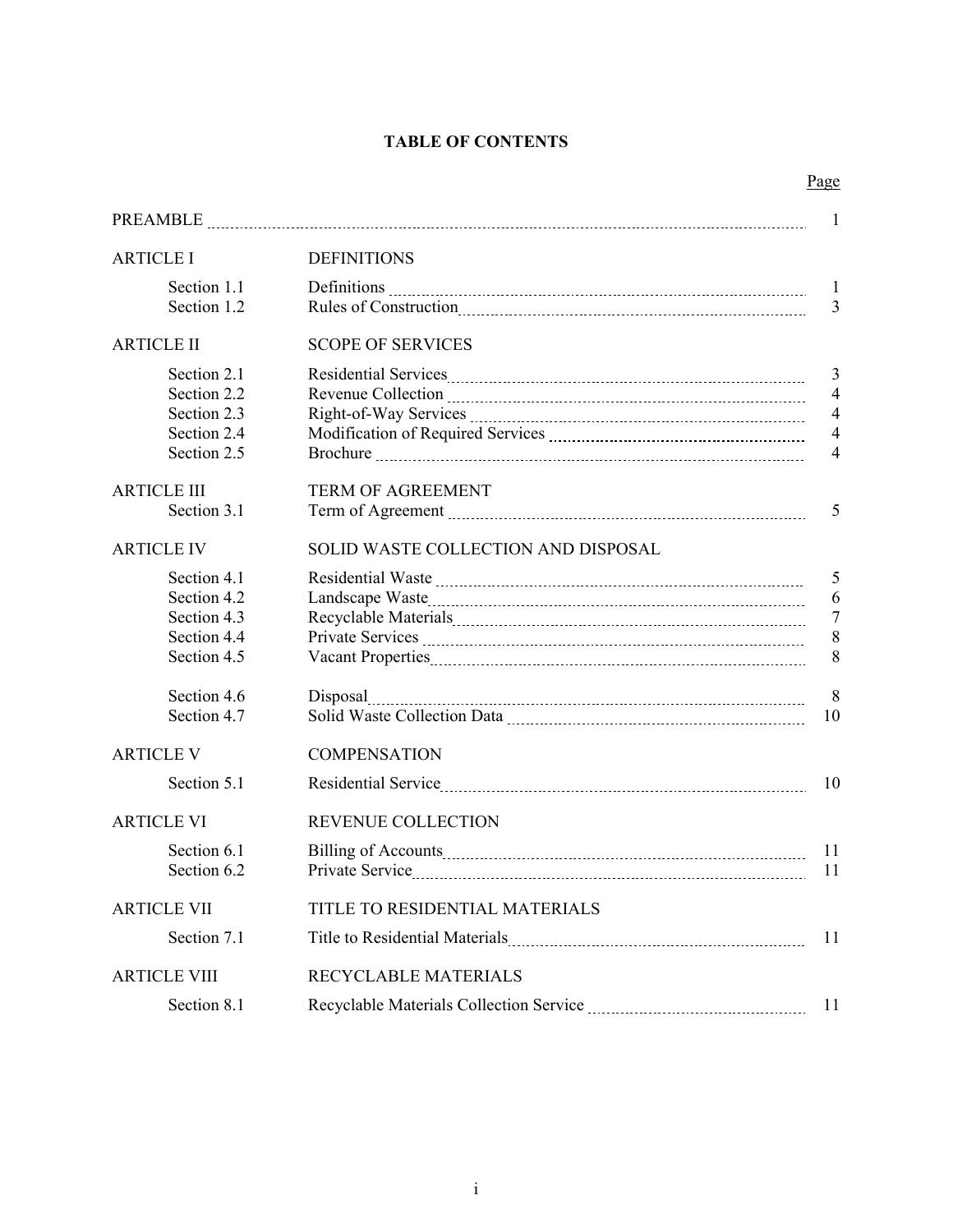# ARTICLE IX CUSTOMER SERVICE STANDARDS

| Section 9.1       |                                        | 13<br>13 |
|-------------------|----------------------------------------|----------|
| Section 9.2       |                                        |          |
| Section 9.3       |                                        | 14       |
| <b>ARTICLE X</b>  | BREACH; EVENTS OF DEFAULT AND REMEDIES |          |
| Section 10.1      |                                        | 14       |
| Section 10.2      |                                        | 15       |
| Section 10.3      |                                        | 15       |
| Section 10.4      |                                        | 16       |
| Section 10.5      |                                        | 17       |
| <b>ARTICLE XI</b> | <b>INSURANCE AND INDEMNIFICATION</b>   |          |
| Section 11.1      |                                        | 17       |
| Section 11.2      |                                        | 17       |
| ARTICLE XII       | <b>MISCELLANEOUS</b>                   |          |
| Section 12.1      |                                        | 18       |
| Section 12.2      |                                        | 18       |
| Section 12.3      |                                        | 19       |
| Section 12.4      |                                        | 20       |
| Section 12.5      |                                        | 20       |
| Section 12.6      | Equipment to be Used by Contractor     | 20       |
| Section 12.7      |                                        | 21       |
| Section 12.8      |                                        | 21       |
| Section 12.9      |                                        | 21       |
| Section 12.10     |                                        | 21       |
| Section 12.11     |                                        | 22       |
| Section 12.12     |                                        | 22       |
| Section 12.13     |                                        | 22       |
| Section 12.14     |                                        | 23       |
| Section 12.15     |                                        | 23       |
| Section 12.16     |                                        | 23       |
| Section 12.17     |                                        | 23       |

# **EXHIBITS**

| EXHIBIT A | Pricing Sheet |
|-----------|---------------|
|-----------|---------------|

- EXHIBIT B Insurance Provisions
- EXHIBIT C Performance Bond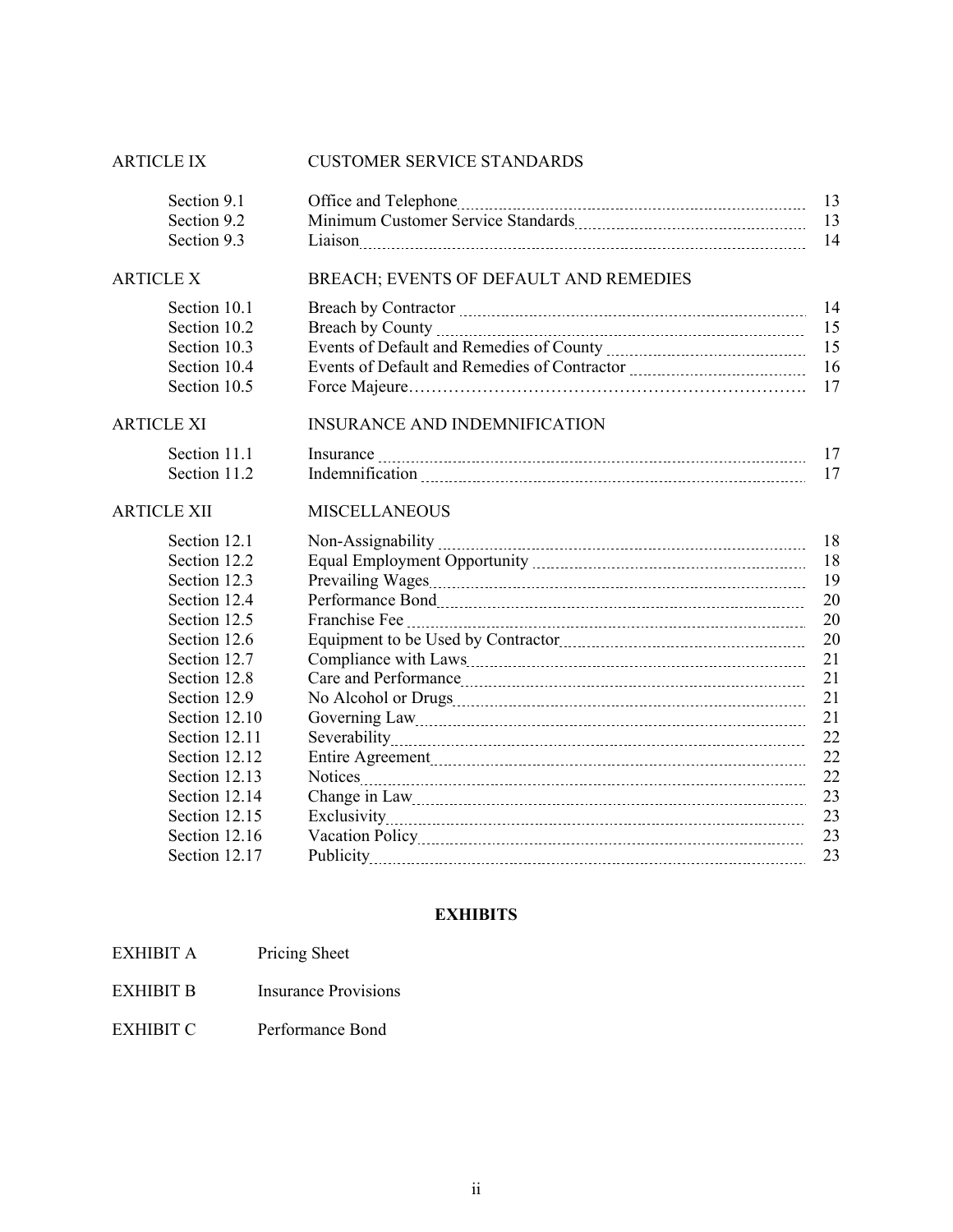This SOLID WASTE & RECYCLING SERVICES AGREEMENT ("Agreement") is made and entered into June 1, 2022 by and between LRS, (the "Contractor") and Lake County, Illinois (the "County").

#### **PREAMBLE**

WHEREAS, the County, to protect the public health and welfare of its residents has deemed it necessary to collect, transport and dispose of Residential Materials (as defined below); and

WHEREAS, the County is authorized pursuant to the provisions of the 55 ILCS 5/5-1048 to provide for the collection, transportation, and management of Residential Materials; and

WHEREAS, this Agreement shall include all exhibits hereto, terms and conditions identified in RFP #21084 – Residential Waste Collection Services for Unincorporated Lake County and Contractor's RFP response to RFP #21084 dated May 14, 2021; and

WHEREAS, the County desires to enter into this Agreement to provide Residential Materials collection, transportation, and disposal services for single-family and multi-family (2 units or less) residential properties, and to set the rates and charges relating to such services; and

WHEREAS, the County has determined that it is in the best interests of its residents to contract with one or more waste haulers to collect, transport and properly manage Residential Materials at a facility or facilities selected in accordance with the terms of this Agreement; and

WHEREAS, the Contractor, pursuant to the terms of this Agreement and on behalf of the County, is willing to collect, transport and properly manage Residential Materials at a facility or facilities selected in accordance with the terms of this Agreement.

NOW, THEREFORE, in consideration of the mutual promises, covenants and conditions herein contained:

#### **ARTICLE I DEFINITIONS**

#### **Section 1.1 Definitions**

Whenever used in this Agreement, the following capitalized terms shall have the following meanings unless a different meaning is required by the context:

- a) "Agency" means the Solid Waste Agency of Lake County, known as SWALCO.
- b) "Breach" means a breach of this Agreement by either the County or the Contractor, in a manner described in Article X of this Agreement.
- c) "Bulk Items" means household items of such size as to render them unsuitable for deposit in a refuse container but which one person can lift into a refuse truck, such as furniture, storm doors and windows, metal and lumber products and machine parts.
- d) "Contractor" means LRS, and its successors and assignees.
- e) "County" means Lake County, Illinois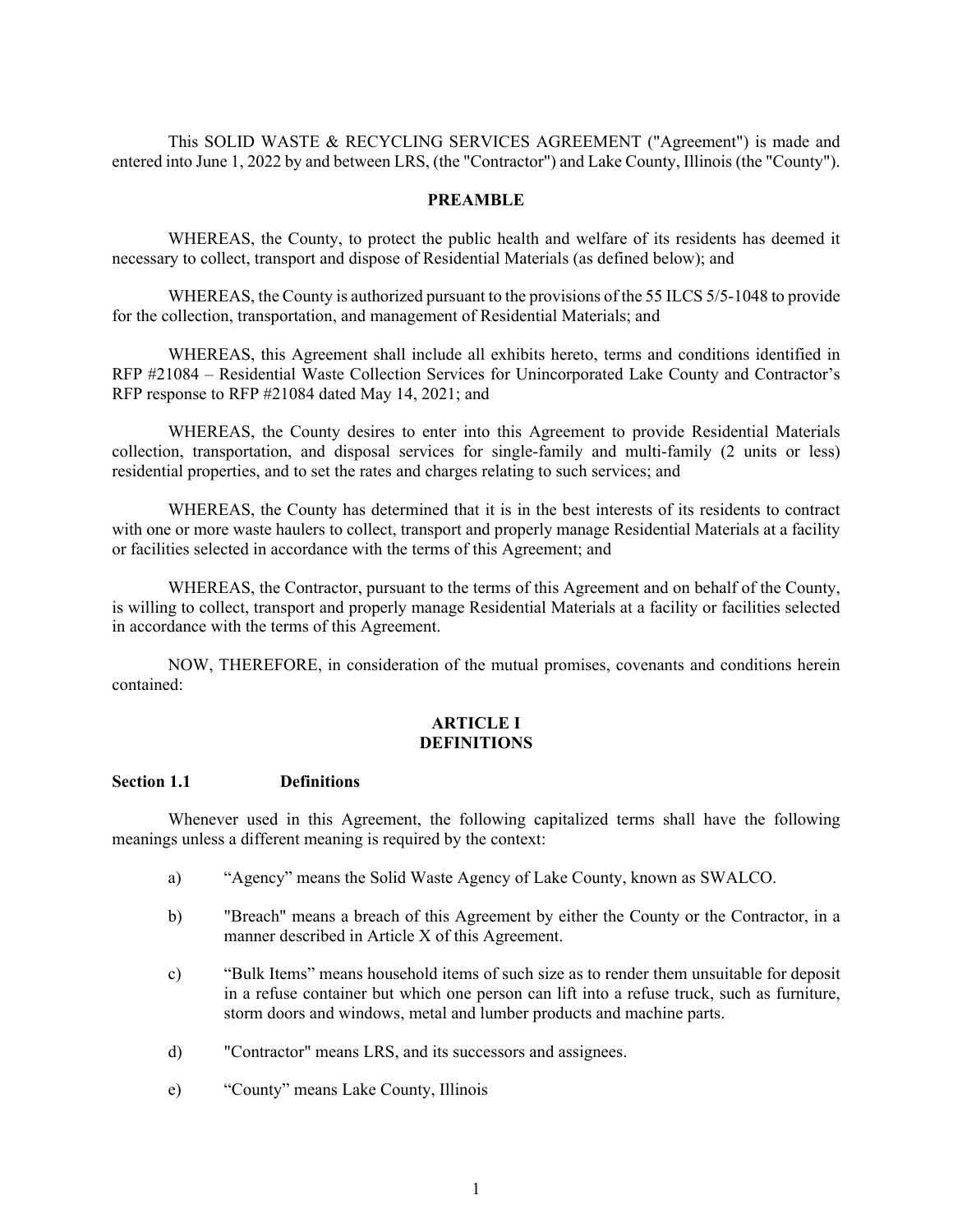- f) "Customer" means the owner or occupant of a single-family dwelling, townhome, and multi-family dwellings of 2 or less units to whom the Contractor furnishes services pursuant to the Agreement. Customer does not include a resident under an existing Township franchise hauling agreement or a resident within a Homeowners Association with a written hauling agreement pre-existing the date of adoption of this Agreement by the Lake County Board.
- g) "Designated Recycling Facility" means a materials recovery facility designated by the County as a facility to which Recyclable Materials are transported for processing, currently there is no designated facility.
- h) "Event of Default" means a declaration of default by either the County or the Contractor, as described in greater detail in Article X of this Agreement.
- i) "Food Scraps" mean garbage that is capable of being composted and as further defined in 415 ILCS 5/3.197.
- j) "Landscape Waste" means all accumulations of grass or shrubbery cuttings, leaves, tree limbs, aquatic weeds, and other material accumulated as the result of the care of lawns, shrubbery, vines, and trees, and as otherwise described at 415 ILCS 5/3.270.
- k) "Private Service" means the collection of refuse and waste by the Contractor from Customers, pursuant to separate agreements or arrangements between a Customer and the Contractor.
- l) "Recyclable Materials" means aluminum cans, tin, steel and bi-metal cans; clear, green and brown glass bottles and jars; newspapers, magazines, and mixed papers (junk mail, chipboard, white and colored paper, brown kraft paper bags); corrugated cardboard, #1 PETE plastic containers and #2 HPDE plastic containers, #3 - #5 plastic containers and any other material or materials which the County identifies as a "Recyclable Material" subsequent to the execution of this Agreement, pursuant to Section 8.1(e) of this Agreement.
- m) "Residential Materials" means Residential Waste, Recyclable Materials, Landscape Waste, and any other similar materials.
- n) "Residential Service" has the meaning set forth in Section 2.1 of this Agreement.
- o) "Residential Waste" means garbage, refuse, or other waste resulting from operation of single-family and multi-family residential properties and from community activities; provided, however, that "Residential Waste" shall not include Recyclable Materials or Landscape Waste.
- p) "State" means the State of Illinois.
- q) "Street-side" means within four (4) feet of the curb or edge of street pavement in front of a Customer's property.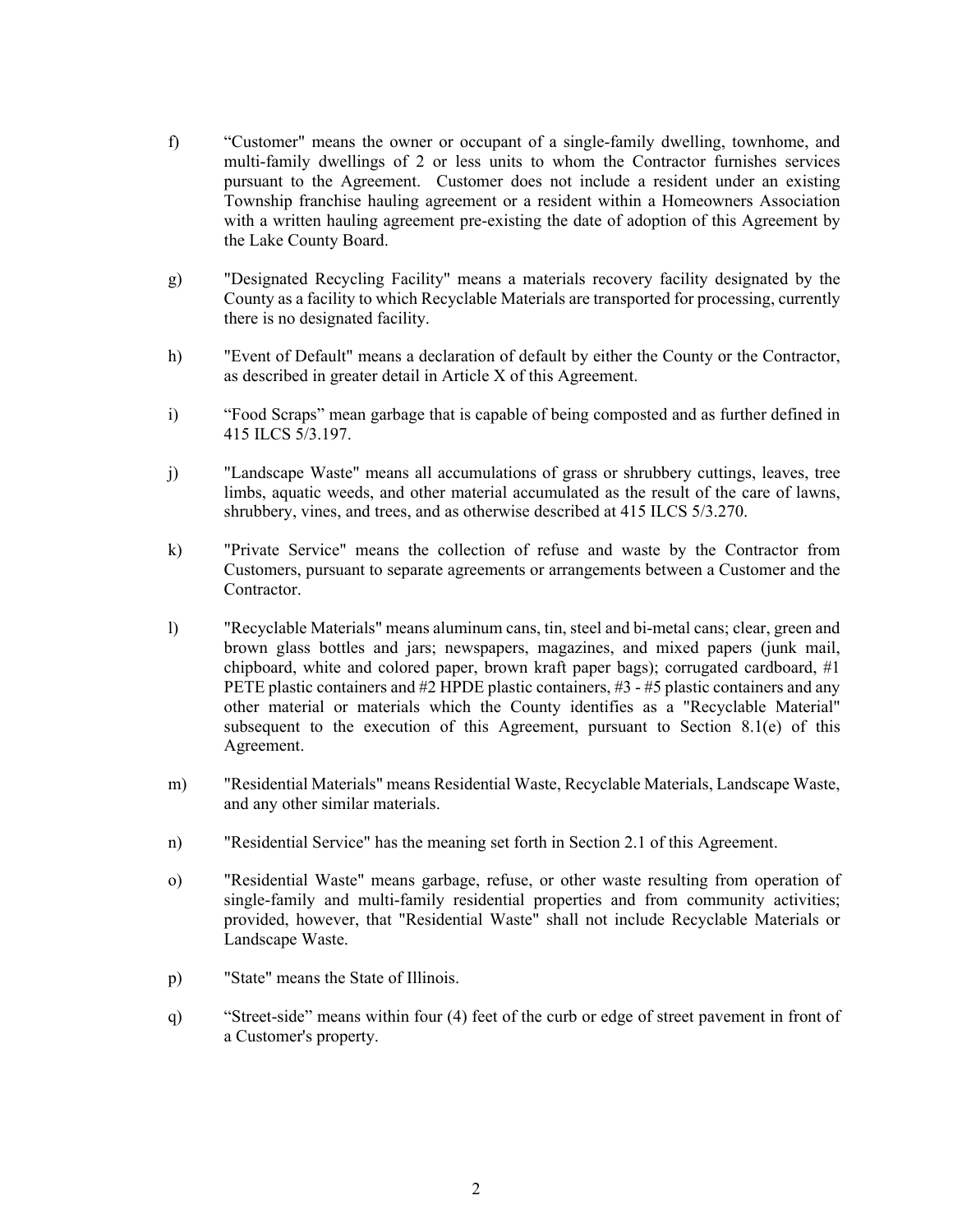- r) "Landscape Waste Sticker" means a sticker or tag to be sold by the Contractor or its agents and that is to be affixed to Landscape Waste designated for collection from a Customer who places for collection on a given pick-up day cans, bags or bundles of Landscape Waste.
- s) "Wheeled Cart" means a two-wheel durable, plastic, lidded container suitable for streetside automated waste and recycling collection by private waste haulers. A Large Wheeled Cart shall have a capacity of approximately 95 gallons, a Medium Wheeled Cart shall have a capacity of approximately 65 gallons, and a Small Wheeled Cart shall have a capacity of approximately 35 gallons.
- t) "White goods" means the items so defined by section 22.28 of the Illinois Environmental Protection Act.

# **Section 1.2 Rules of Construction**

- a) Grammatical Usage and Construction. In construing this Agreement, feminine or neutral pronouns shall be substituted for those masculine in form and vice versa, and plural terms shall be substituted for singular and singular for plural, in any place in which the context so requires.
- b) Headings. The headings, titles, and captions in this Agreement have been inserted only for convenience and in no way define, limit, extend, or describe the scope or intent of this Agreement.
- c) Calendar Days. Unless otherwise provided in this Agreement, any reference in this Agreement to "day" or "days" shall mean calendar days and not business days. If the date for giving of any notice required to be given, or the performance of any obligation, under this Agreement falls on a Saturday, Sunday, or federal holiday, then the notice or obligation may be given or performed on the next business day after that Saturday, Sunday, or federal holiday.

# **ARTICLE II SCOPE OF SERVICES**

# **Section 2.1 Residential Services**

The Contractor shall provide the following solid waste hauling, collection, and disposal services in accordance with the provisions of this Agreement:

- a) Residential Waste. Collection and transportation and disposal of Residential Waste as more particularly described in Section 4.1 of this Agreement.
- b) Landscape Waste and Food Scraps. Collection, transportation and disposal of Landscape Waste and Food Scraps as more particularly described Section 4.2 of this Agreement.
- c) Recyclable Materials. Collection, transportation, and disposal of Recyclable Materials as more particularly described in Section 4.3 of this Agreement.
- d) Containers for Customers. The Contractor shall provide refuse carts and containers as follows: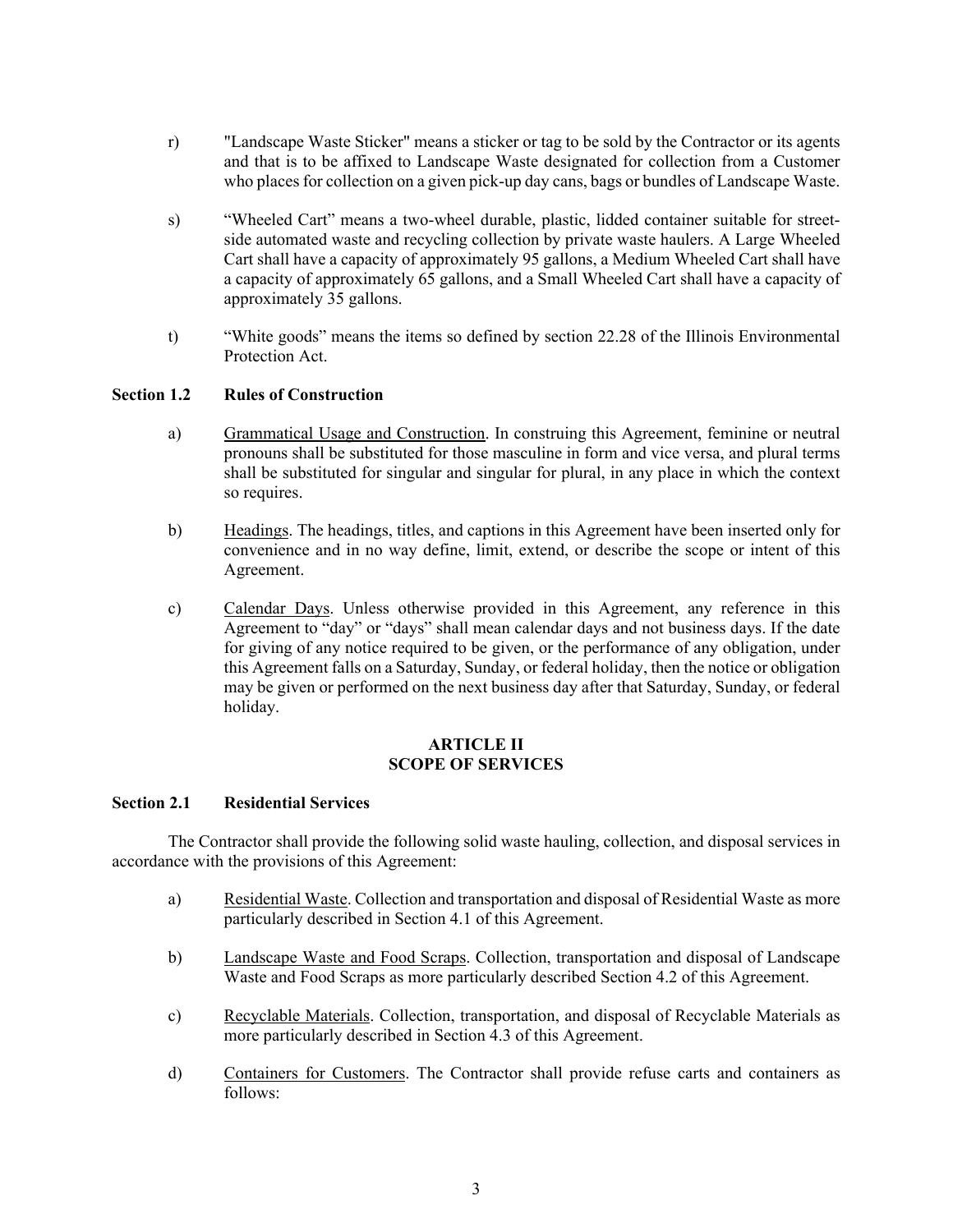- (i) For each Customer, the Contractor shall provide one (1) Large Wheeled (95 gallon) Cart for Residential Waste, at the cost of the Contractor.
- (ii) For each Customer, the Contractor shall provide one (1) Medium Wheeled Cart or one (1) Large Wheeled (95 gallon) for Recyclable Materials, at the cost of the Contractor.

 The Contractor on behalf of the County shall furnish the services described in Sections 2.1(a), (b), (c) and (d) (the "Residential Services") and bill residents for such services under this Agreement. The Contractor shall be the sole and exclusive franchisee of the County to provide the Residential Services.

e) Books and Records; Audits. Contractor shall permit access to all relevant books, records, accounts, and work sites by personnel of the County. In addition, the County shall have the right, upon reasonable notice to Contractor, to undertake appropriate audits to ensure compliance by Contractor with the terms of this Agreement.

#### **Section 2.2 Revenue Collection**

The Contractor shall, on behalf of the County, provide revenue collection services in accordance with Article VI for all Residential Services provided under this Agreement.

## **Section 2.3 Right-of-Way Services**

The Contractor shall clear debris accumulated on public rights-of-way during inclement weather events, upon receipt of a request therefor by the County and at a rate to be mutually determined by the County and the Contractor.

#### **Section 2.4 Modification of Required Services**

The County reserves the right to adjust or expand the scope of the Residential Services required under this Agreement, upon thirty (30) days prior written notice to the Contractor, to accommodate changes in the definition of Residential Materials or changes in the scope of services provided by the Agency. The County and the Contractor agree to negotiate an equitable adjustment to the Contractor's compensation under this Agreement required because of any adjustment or expansion of the scope of the Residential Services.

#### **Section 2.5 Brochure**

Upon execution of this Agreement, the Contractor, at its expense, shall be required to develop, print and distribute to all residential customers, and all new customers a brochure, approved by the County, explaining the Residential Waste, Recyclable Materials and Landscape Waste/Food Scrap programs covered under this Agreement. The brochure will include a method for customers to change their waste, recycling and/or landscape waste/food scrap services. The brochure shall be updated and distributed only if there is a change in services that warrants distributing a new brochure.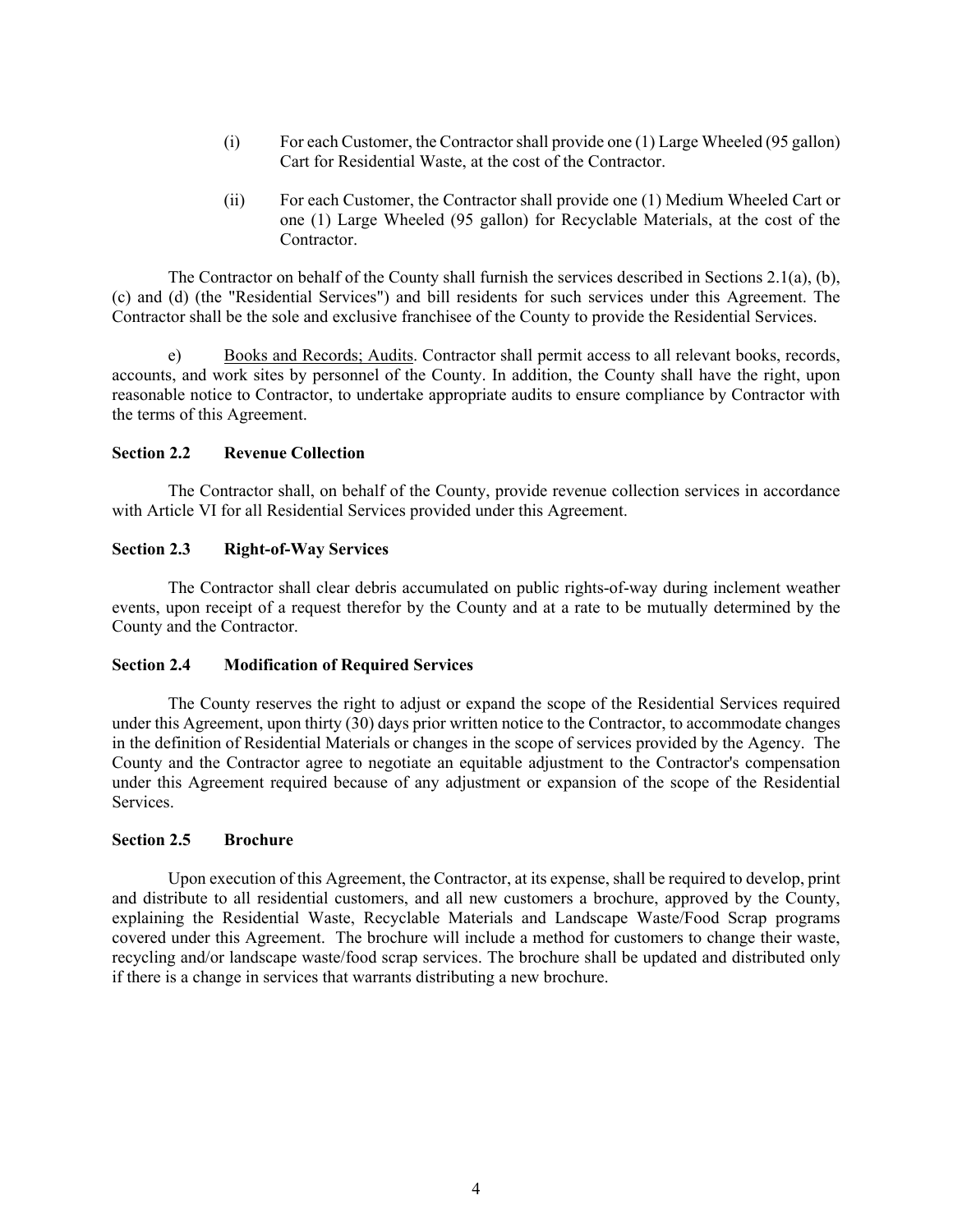#### **ARTICLE III TERM OF AGREEMENT**

#### **Section 3.1 Term of Agreement**

The initial term of this Agreement shall commence on June 1, 2022 ("Commencement Date"), and end on May 31, 2027 with no option for extension.

 At the end of any contract term, the County reserves the right to extend this Agreement for a period of up to sixty (60) days for the purpose of arranging to place a new contract in effect.

#### **ARTICLE IV SOLID WASTE COLLECTION AND DISPOSAL**

#### **Section 4.1 Residential Waste**

The Contractor shall collect, transport, and dispose of Residential Waste in accordance with the following:

- a) Customer Selection of Service. Each Customer shall have Unlimited Service from the Contractor:
	- (i) Once-per-week subscription service ("Unlimited Service") which provides for collection by the Contractor of Residential Waste from one Large Wheeled Cart and an unlimited number of approved containers, and for which the Customer shall pay to the Contractor a flat monthly rate in accordance with Exhibit A of this Agreement.

 Each Customer shall have the right to downsize the Large Wheeled Cart to a Medium or Small Wheeled Cart, at no charge, within the first 30 days of the term of this Agreement. If the Cart size is changed after the first 30 days, the Contractor may charge the Customer a change of service charge as set forth in Exhibit A of this Agreement.

- b) Location of Service. The Contractor shall collect Residential Waste that is placed by each Customer at street-side in front of the Customer's property.
- c) Time of Collection. Customers are required to place containers at street-side 7:00 a.m. on the designated day for collection. All Residential Waste shall be collected from each Customer by 7:00 p.m. on the designated day of collection, except as otherwise agreed between the County and the Contractor.
- d) Transport and Disposal. All Residential Waste collected pursuant to this Section 4.1 shall be transported and disposed of in accordance with Section 4.6 of this Agreement.
- e) Containers. The Contractor shall furnish at no additional cost to the Customer an acceptable container for Residential Waste, which shall be a Large Wheeled Cart, unless the Customer opts to select a Medium or Small Wheeled Cart. If a Customer chooses to use his own container for excess Residential Waste, it shall be a container of standard waterproof construction of durable metal or plastic material, with a tight-fitting cover and with handles, not exceeding a capacity of approximately thirty-two (32) gallons. The Contractor, at the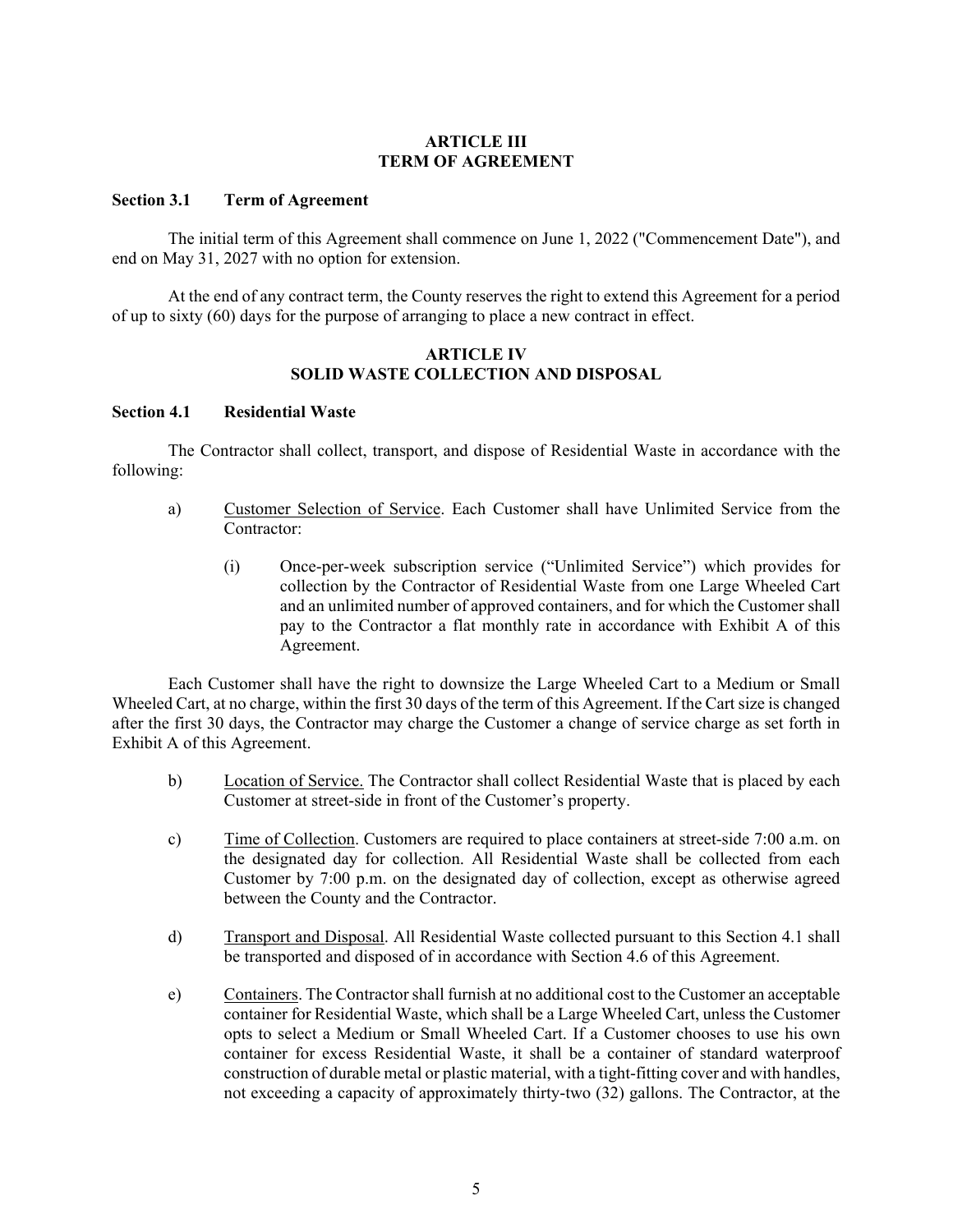Contractor's cost, shall provide, if requested by a Customer, at a cost as listed in Exhibit A, an additional Medium Wheeled Cart or Large Wheeled Cart, at the Customer's option. All Wheeled Carts for Residential Waste shall be of the same style, color, and configuration, to insure uniformity of appearance. All Wheeled Carts shall be owned and maintained by the Contractor.

f) Bulk Item Service. Bulk item pick-up at street-side shall be included as part of Residential Waste collection. Such pick-up shall be made one (1) time each week and shall be on the same day as the Residential Waste pick-up and shall include one Bulk Item per pick-up.

#### **Section 4.2 Landscape Waste/Food Scrap Collection**

The Contractor shall collect, transport, and dispose of commingled Landscape Waste and Food Scraps from April 1 through December 15 of each year, in accordance with the following:

- a) Customer Selection of Landscape Waste/Food Scrap Service. Each Customer shall have the right to select one of the Landscape Waste services listed below:
	- (i) Customer Subscription. Each Customer shall have the right to subscribe for Landscape Waste/Food Scrap collection service from the Contractor for a flat monthly rate that covers up to six (6) metal or plastic containers or biodegradable paper "Kraft"-type bags, each container or bag not to exceed a capacity of 32 gallons. If the Customer places more than 6 containers or bags for collection, the Contractor shall have no obligation to collect the Landscape Waste/Food Scrap from the additional containers unless the Customer has affixed a Landscape Waste Sticker thereto.
	- (ii) Pay per Bag/Sticker System: Once-per-week volume-based system, for which the Contractor shall collect Landscape Waste/Food Scrap once per week, and for which the Customer shall pay to the Contractor only in proportion to the quantity of Landscape Waste/Food Scrap collected from the Customer. If the Customer chooses to use the once-per-week volume-based service, the Contractor shall have no obligation to collect any Landscape Waste/Food Scrap in any container to which a Landscape Waste Sticker is not affixed.
- b) Containers. The Contractor shall have no obligation to collect any Landscape Waste/Food Scrap unless such waste is either:
	- (i) Placed in biodegradable paper "kraft"-type bags of a capacity not to exceed 32 gallons;
	- (ii) Placed in metal or plastic cans of a capacity not to exceed 32 gallons; or
	- (iii) If the Landscape Waste cannot reasonably be placed in bags or cans, securely tied with biodegradable string or twine, in bundles not to exceed four feet in length and 24 inches in diameter.
- c) Christmas Trees. For all residential Customers (whether or not subscribers for Landscape Waste/Food Scrap collection services), the Contractor shall collect, transport, and dispose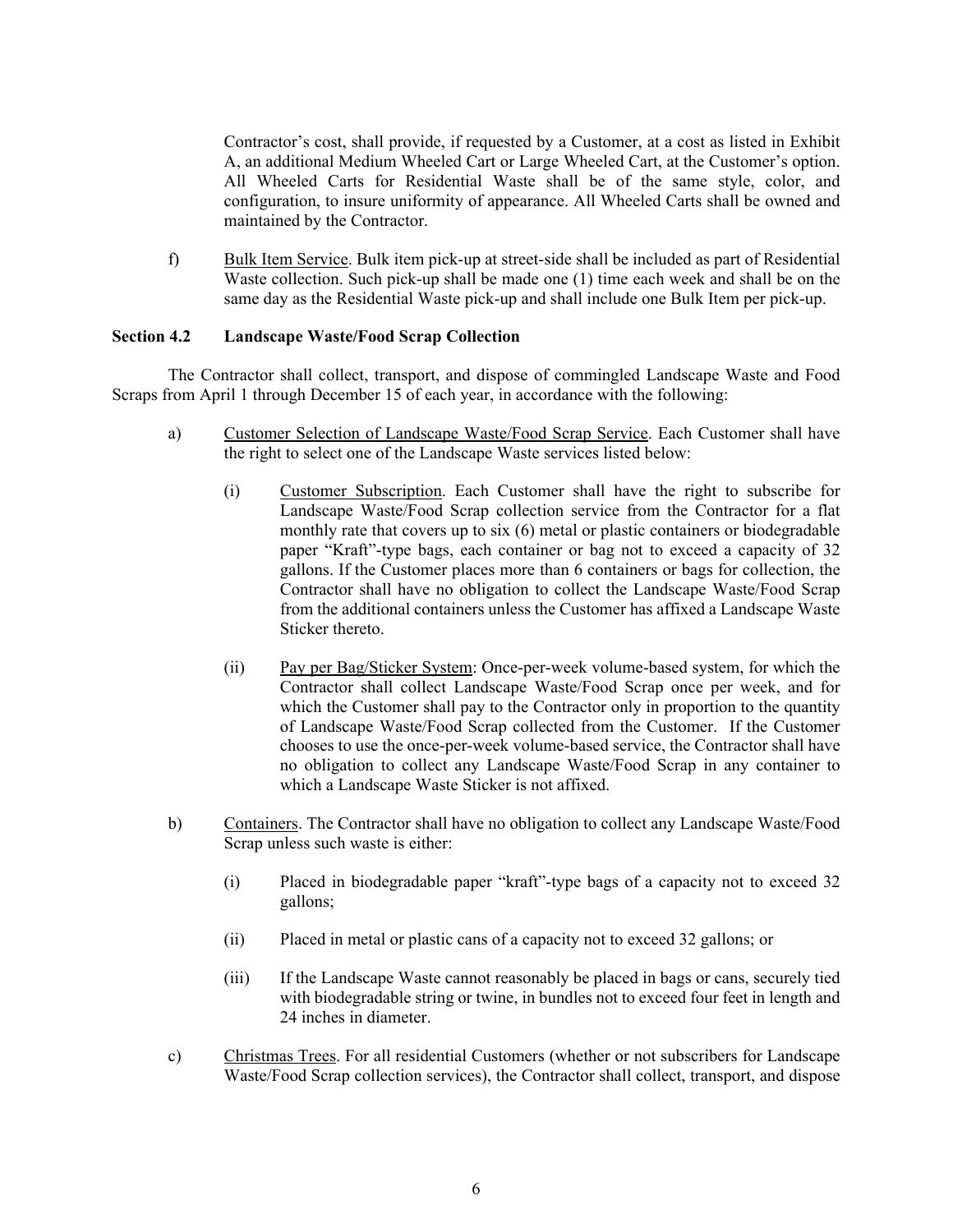of any Christmas tree left street-side by any Customer between January 2 and January 25, at no cost to the Customer.

- d) Location of Collection. The Contractor shall collect all Landscape Waste/Food Scrap that is placed by each Customer at street-side in front of the Customer's property.
- e) Time of Collection. Customers are required to place Landscape Waste/Food Scrap containers at street-side by 7:00 a.m. on the designated day for collection. All Landscape Waste/Food Scrap shall be collected from each Customer by 7:00 p.m. on each designated day of collection, except as otherwise agreed between the County and the Contractor, between April 1 and December 15 of each calendar year. The Contractor shall collect Landscape Waste/Food Scrap on the same day as the Contractor collects Residential Waste from the Customer.
- f) Transport and Disposal. All Landscape Waste collected pursuant to this Section 4.2 shall be transported and disposed of in accordance with Section 4.6 of this Agreement.

#### **Section 4.3 Recyclable Materials**

The Contractor shall collect, transport, and manage Recyclable Materials in accordance with the following:

- a) Location of Collection from Customers. The Contractor shall collect all Recyclable Materials that are placed by each Customer at street-side in front of the Customer's property.
- b) Time of Collection from Customers. Customers are required to place Recyclable Materials containers at street-side by 7:00 a.m. on the designated day for collection. All Recyclable Materials shall be collected from each Customer by 7:00 p.m. on each designated day of collection, except as otherwise agreed between the County and the Contractor. The Contractor shall collect Recyclable Materials from each Customer at least once per week, on the same day as the Contractor collects Residential Waste from the Customer.
- c) Containers. The Contractor shall furnish at no additional cost to the Customer, a Medium Wheeled Cart for Recyclable Materials. Once a year, beginning in 2022, and during the entire month of May, Customers will be allowed to upgrade the cart, at no charge, from a Medium Wheeled Cart to a Large Wheeled Cart one time during the term of this Agreement.

 If the Customer chooses to use his own container for recyclables that exceed the capacity of the Cart provided by the Contractor, it shall be a container of standard waterproof construction of durable metal or plastic material, with a tight-fitting cover and with handles, not exceeding a capacity of approximately thirty-two (32) gallons. The Contractor shall provide an additional Medium Wheeled Cart or Large Wheeled Cart, at the Customer's option, at a cost as listed in Exhibit A.

All Wheeled Carts for Recyclable Materials shall be of the same style, color, and configuration, to insure uniformity or appearance. In addition, all Wheeled Carts for Recyclable Materials shall have a different color lid than the Residential Waste Wheeled Carts, shall have a recycling sticker or permanent stamp on the cart lid showing what items are accepted in the recycling program, and shall be approved by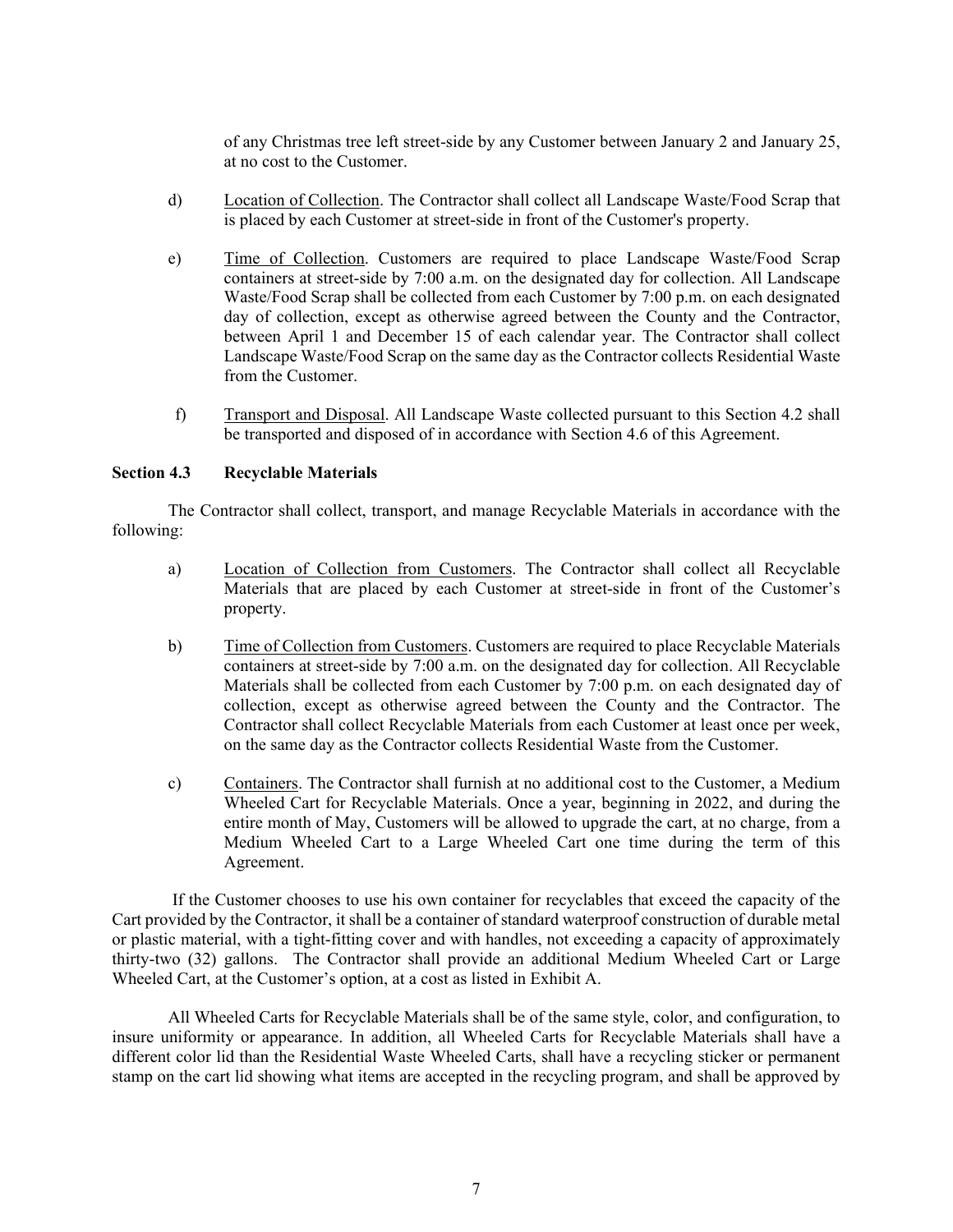the County prior to being ordered and used in the County. Wheeled Carts shall be owned and maintained by the Contractor.

d) Transport and Disposal. All Recyclable Materials collected pursuant to this Section 4.3 shall be transported and disposed of in accordance with Section 4.6 of this Agreement.

## **Section 4.4 Private Services**

- a) In addition to the Residential Services provided by the Contractor under Sections 4.1 through 4.3 of this Agreement, the Contractor shall also make available, to all Customers, Private Service for all types of solid waste not otherwise covered by this Agreement, including, but not limited to: white goods; auto parts; large amounts of building materials (including lumber, structural steel, concrete, bricks and stones); heavy appliances; pianos; and such other bulky items that require more than one person to handle.
- b) For services provided pursuant to this Section 4.4, the Contractor agrees to have available tractor loaders, trailers, and other necessary equipment. Upon the request of a Customer, the Contractor shall furnish an estimate for the cost of removal of any materials in connection with Private Services to be provided by the Contractor and shall provide the Private Services within one week of acceptance of the cost estimate.
- c) The Contractor shall charge Customers the cubic yard rate as set forth in Exhibit A for Private Services.
- d) Any white goods collected in connection with the provision of Private Services shall be recycled for the scrap metal content of the good, or otherwise recycled in such a manner as technology shall allow. The Contractor shall charge Customers the per white good rate as set forth in Exhibit A.
- e) The Contractor, upon receipt of a notice from the County, shall provide any Customer in the County a special emergency pick-up for garbage, refuse and miscellaneous waste materials, in circumstances requiring prompt disposition of the waste materials and where a delay in pick-up until the next regularly scheduled pick-up day would or might be injurious or detrimental to the health or welfare of the community. Any such special emergency service shall be completed at the direction of the County. This provision does not and is not intended to provide free waste hauling service to the County and its residents in the event of a natural disaster, such as tornado, windstorm, flooding, or another similar occurrence. In the case of a natural disaster, if the County decides it is necessary to provide disposal services to its residents the Contractor shall charge for such services as set forth in Exhibit A.

#### **Section 4.5 Vacant Properties**

The County agrees to cooperate in providing information in its possession related to property vacancies or any other similar information that will assist the Contractor in the performance of its obligations under this Agreement.

#### **Section 4.6 Disposal**

a) Residential Waste.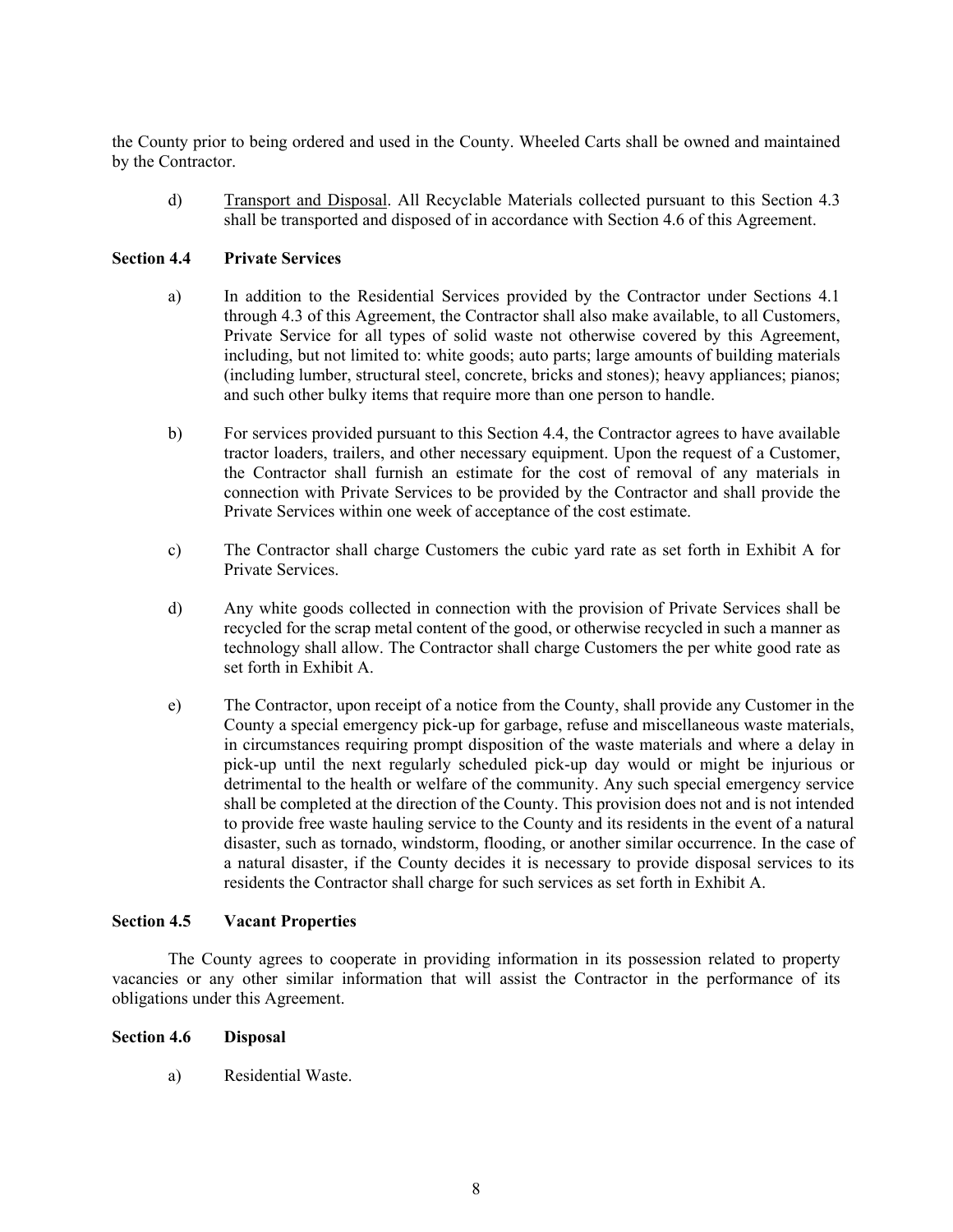- i) Residential Waste shall be removed from Customer properties and disposed of at the close of each day of collection at one or more the Agency designated lawfully operated pollution control facilities at the Contractor's sole cost and expense. The Agency designated facilities in operation at the time of execution of this Contract are the Countryside Landfill in Grayslake, the Zion Landfill in Zion, the Pheasant Run Landfill in Kenosha County, Wisconsin, the Livingston Landfill in Livingston County, Illinois, the Lee County Landfill in Lee County, IL, and the Newton County Landfill in Newton County, Indiana.
- ii) Notwithstanding the foregoing, the County reserves the right to direct the location of disposal to another pollution control facility.
- b) Landscape Waste/Food Scrap. (Note to Proposers, this language may be modified to remove the term "Food Scrap" if the County decides not to offer this service under the Agreement.)
	- i) All Landscape Waste/Food Scrap shall be disposed of in a lawful manner, at a properly permitted waste composting facility or facilities.
	- ii) Not less than 60 days prior to the date on which the Contractor commences disposal of Landscape Waste/Food Scrap at a particular location(s), the Contractor shall notify the County in writing of the designation of such location. Notwithstanding the foregoing, the County reserves the right to reject any proposed location, or to direct the location of disposal to an alternate Landscape Waste facility.
	- iii) No Landscape Waste/Food Scrap may be disposed of at a landfill or solid waste incinerator, unless otherwise authorized by the Illinois Environmental Protection Act (415 ILCS 5/1 *et seq*.) and approved in advance and in writing by the County.
- c) Recyclable Materials.
	- i) All Recyclable Materials shall be collected, separated, and otherwise treated to facilitate the sale of Recyclable Materials to end-use markets or to Recyclable Material brokers. All collected Recyclable Materials shall be recycled regardless of the income received or the cost to the Contractor resulting from the sale of the Recyclable Materials.
	- ii) The Contractor shall deliver all collected Recyclable Materials to the Agency designated recycling facility (the "Designated Facility"), if and when the Agency enters into an agreement. As of the Commencement Date of this Agreement the Agency does not have an agreement in place with a recycling facility, therefore the Contractor may choose on its own which facility to take the County's recyclables to and notify the County within 30 days of such location being selected. Notwithstanding the foregoing, the County reserves the right to designate an alternate Designated Facility.
	- iii) No Recyclable Materials may be deposited in a landfill or waste incinerator, unless approved in advance and in writing by the County. The Contractor shall abide by the Rules and Regulations set forth by the Designated Facility. The County may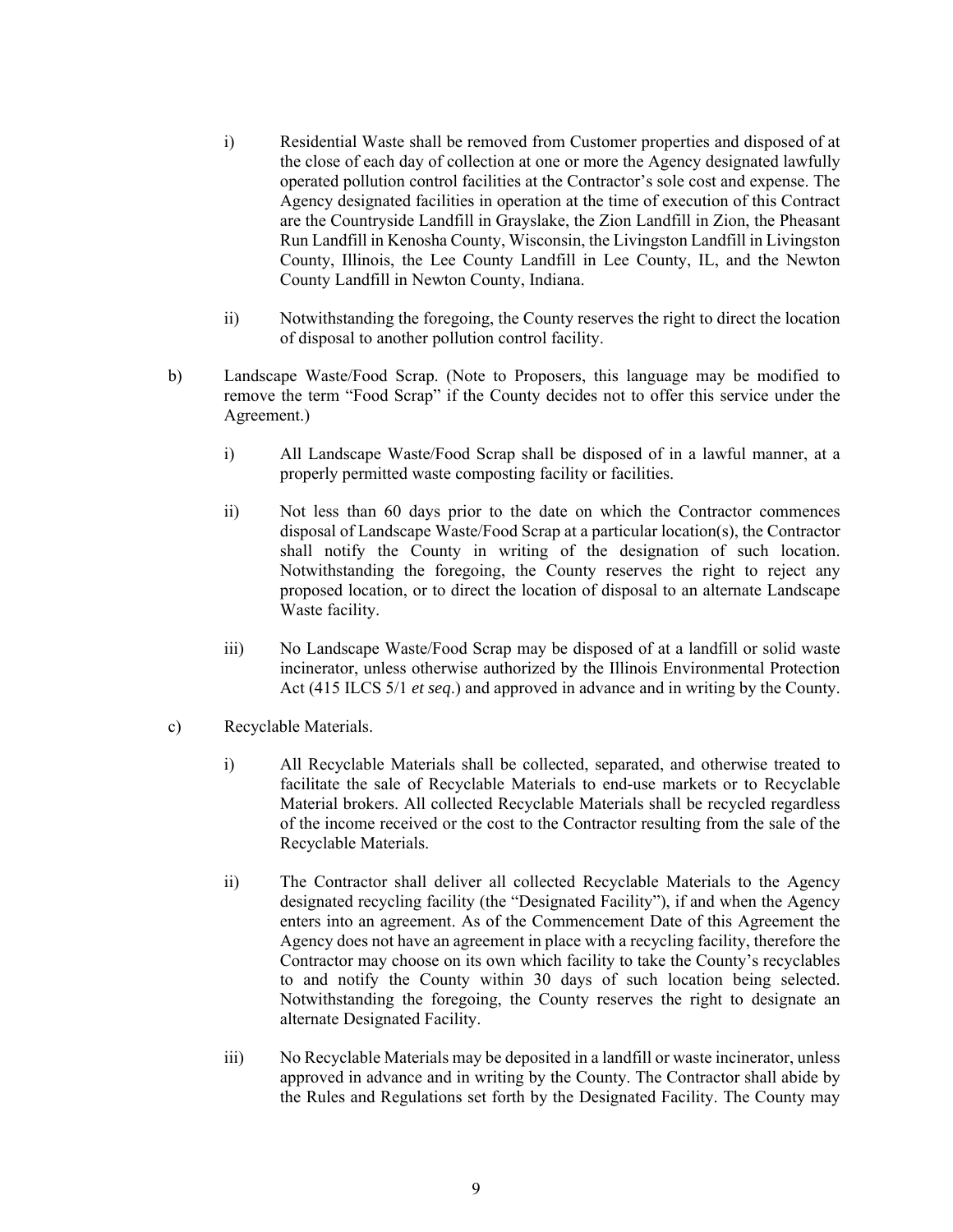terminate this Agreement if the Contractor fails to abide by the Rules and Regulations set forth by the Designated Facility used for the processing of collected Recyclable Materials.

d) In the event that the County directs the disposal of any Residential Waste, Landscape Waste or Recyclable Materials to any alternate facility pursuant to this Section 4.6, the County and the Contractor agree to negotiate an equitable adjustment to the Contractor's compensation under this Agreement because of an increase or decrease in realized costs.

## **Section 4.7 Solid Waste Collection Data**

- a) The Contractor shall provide to the County and the Agency, on a quarterly basis, a report on the quantity, in tons, of: (i) Residential Waste collected within the County, (ii) Recyclable Materials collected within the County, and (iii) Landscape Waste/Food Scraps collected within the County.
- b) The Contractor shall prepare and deliver to the County, at least once every 12 calendar months, a breakdown, by number and type, of the Customers in the County.
- c) The Contractor acknowledges and agrees that the County will provide program data and other public information to each Customer upon request.

# **ARTICLE V COMPENSATION**

# **Section 5.1 Residential Service**

- a) For providing the services described in this Agreement, the Contractor shall receive as compensation from each Customer the flat rates and volume rates set forth in **Exhibit A** attached to this Agreement, as adjusted pursuant to Section 5.1(b) of this Agreement. The Contractor shall not impose or assess any fuel surcharges, administrative fees, environmental fees, recycling contamination fees or charge Customers any amounts in excess of the charges derived solely from the rates set forth in Exhibit A. All rates shown and noted in Exhibit A for collection of Residential Waste and Recyclable Materials shall be discounted 10% for senior citizens who are 65 years of age or more.
- b) On June 1, 2023 and on each twelve month anniversary date thereafter (the "Adjustment Date), the charges as identified in Exhibit A shall increase by two (2%) percent over the prior period's charges; provided that if the percentage increase in the CPI (as measured below) shall exceed two (2%), then the charges identified in Exhibit shall increase by the percentage increase in the CPI, up to a three and one-half (3.5%) percent increase in the CPI, and any percentage increase in the CPI over three and one-half (3.5%) percent shall be disregarded. That is, the charges identified in Exhibit A shall increase by a minimum of two (2%) and a maximum of three and one-half (3.5%) percent on each Adjustment Date. The percentage increase in the CPI on each Adjustment Date shall be determined by comparing the CPI from July preceding the Adjustment Date ("Most Recent CPI") to the CPI reported by the U.S. Department of Labor for July in the year immediately preceding the year of the Most Recent CPI. The CPI means the Chicago-Naperville-Elgin Consumer Price Index for all Urban Consumers, All Items, Issued by the Bureau of Labor Statistics of the United States Department of Labor (1982-84=100).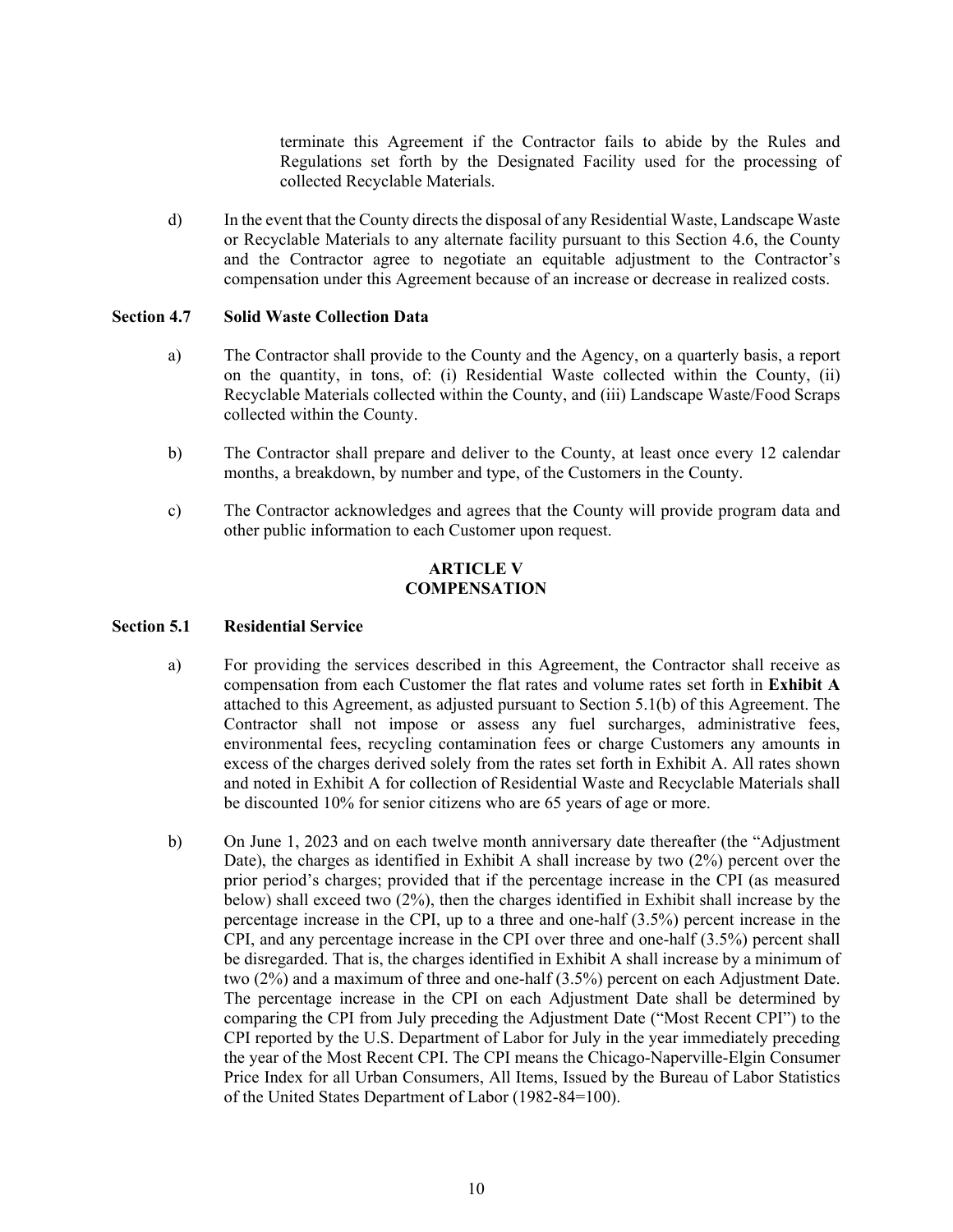c) The Contractor shall notify the County in writing at least thirty (30) days prior to the effective date of any proposed increase in charges, and such increase shall not be effective until approved by the County in writing as complying with the terms of the Agreement.

## **ARTICLE VI REVENUE COLLECTION**

#### **Section 6.1 Billing of Accounts**

Residential Services provided under this Agreement are provided by the Contractor on behalf of the County. The Contractor shall bill each Customer separately, no less frequently than once every four (4) months. Each invoice shall be payable by the Customer within thirty days after the date of the invoice, but in no event earlier than the date that is halfway through the service period for which the invoice is submitted.

#### **Section 6.2 Private Service**

The Contractor may, but is not required to, include as an item on each Customer's bill an amount payable to the Contractor for the collection, transportation, and disposal of Private Service waste. The Contractor shall retain all amounts collected from each Customer pursuant to this Section 6.2. Alternatively, the Contractor may bill each Customer separately for Private Service.

#### **ARTICLE VII TITLE TO RESIDENTIAL MATERIALS**

#### **Section 7.1 Title to Residential Materials**

The Contractor shall retain title to all Residential Materials collected pursuant to this Agreement.

# **ARTICLE VIII RECYCLABLE MATERIALS**

#### **Section 8.1 Recyclable Materials Collection Service**

- a) Residential Recycling Service. The Contractor shall collect and manage Recyclable Materials in accordance with Article IV of this Agreement.
- b) Disposition of Recyclable Materials. The Contractor shall retain all income (and fully bear all losses) resulting from the disposition of Recyclable Materials. Contractor acknowledges that the Solid Waste Agency of Lake County may in the future have a rebate program whereby the Agency receives certain funds from the Designated Recycling Facility and distributes a portion of these funds to its members, including the County, and Contractor waives any claim to any portion of the funds collected by the Agency through this program.
- c) Recyclable Materials Collection Data. The Contractor shall provide to the County and the Agency a quarterly report on the weight (in tons) of all Recyclable Materials collected from Customers under this Agreement. The report shall also contain an approximate count of the number of Customers from which Recyclable Materials have been collected, to determine participation and diversion rates.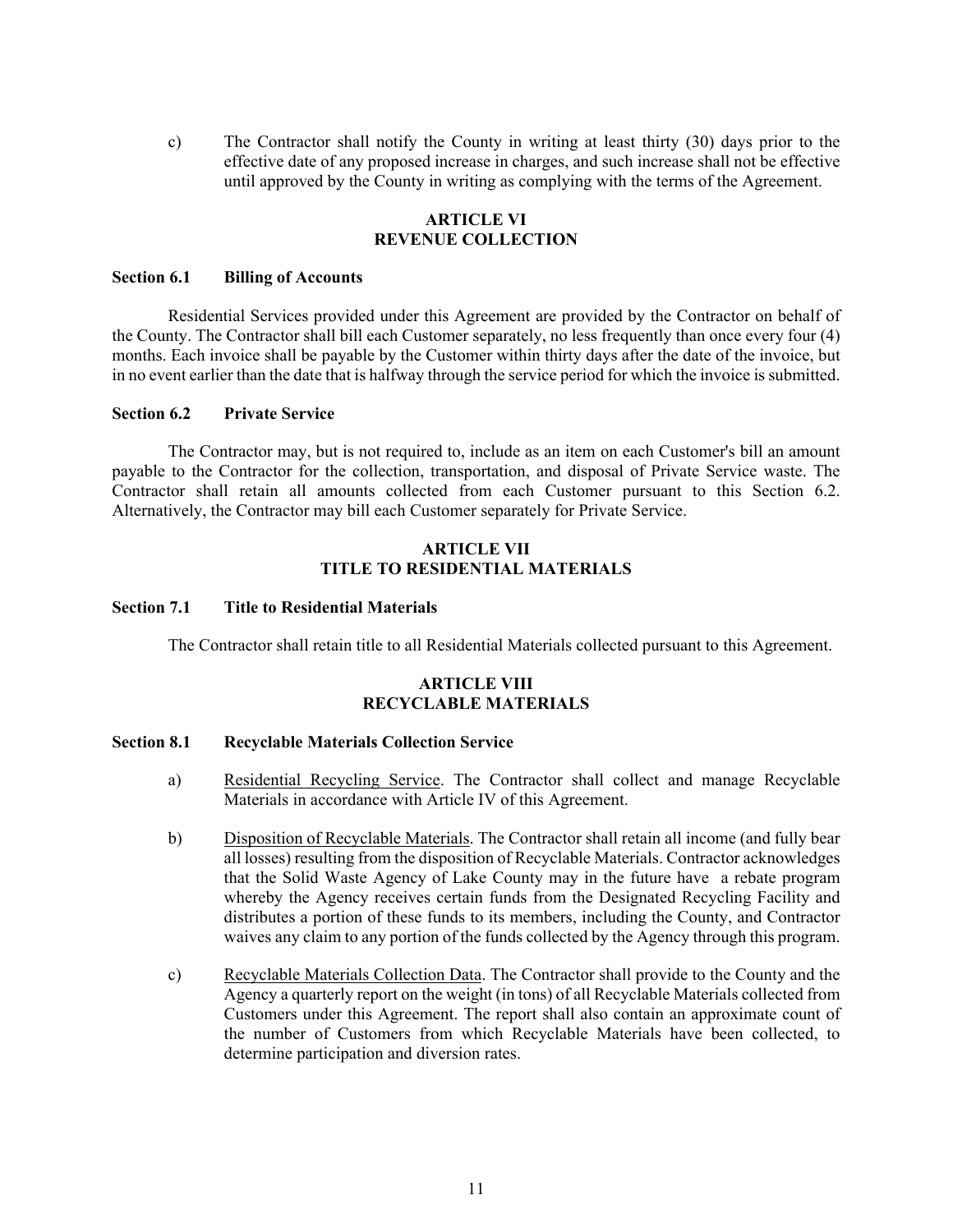- d) Recycling Education and Awareness. In addition to the brochure required pursuant to Section 2.5 and the cart sticker or stamp required pursuant to Section  $4.2(a)(ii)$ , the Contractor and County agree to disseminate the recycling guidelines provided by the Agency on their websites and social media in a coordinated manner. At least once per year during the term of this Agreement, the Contractor and County agree to publicize and/or distribute the recycling guidelines to the Customers to reinforce good recycling practices.
- e) Recycling Wheeled Cart Contamination. To address contamination of a Customer's Wheeled Cart for recycling the Contractor and Contractor agree as follows:
	- (i) The Contractor may refuse to service a recycling Wheeled Cart if a Customer does not properly segregate recyclable materials. At the time of refusal to provide service, the Contractor shall issue a notice to the Customer that contains instructions for the proper segregation of Recyclable Materials, and the specific violation(s) made by the Customer. If a Customer receives two such notices within a 30-day period, the Contractor may exercise its right to not provide recycling service for a period of 30 days. This 30-day suspension shall be made in writing to the Customer with a copy to the County.
	- (ii) If the County and Contractor determine it is necessary to implement a formal recycling Wheeled Cart inspection program or a tag and educate program, it shall include a detailed program for educating Customers prior to and during the implementation of the program. Key program elements that need to be agreed to by the County and Contractor prior to implementing the tag and educate program are: 1) what procedures will be followed when a Wheeled Cart is determined to be contaminated, and 2) what are the ultimate steps to be taken for Customers who continue to contaminate the Wheeled Cart.
- f) The County and the Contractor shall mutually agree to add or subtract materials to or from the list of items included in the definition of Recyclable Materials as set forth in Article I of this Agreement.
- g) The Contractor shall ensure that all Recyclable Materials collected are properly processed and marketed. No collected Recyclable Materials shall be landfilled or incinerated unless advance authorization to do so is given by the corporate authorities of the County.
- h) The Contractor agrees to meet periodically with representatives from the County to: (1) review the provision of residential recycling pursuant to this Agreement; and (2) discuss the implementation of alternative approaches, programs and partnerships to improve the quality, quantity, and efficiency of residential recycling and other sustainability initiatives within the County.

#### **ARTICLE IX CUSTOMER SERVICE STANDARDS**

#### **Section 9.1 Office and Telephone**

The Contractor shall maintain an office and toll-free telephone, for receipt of service calls or complaints, and shall be available for such calls on all business days from 7:00 a.m. to 5:00 p.m. The Contractor shall retain the services of at least one temporary customer service representative to handle the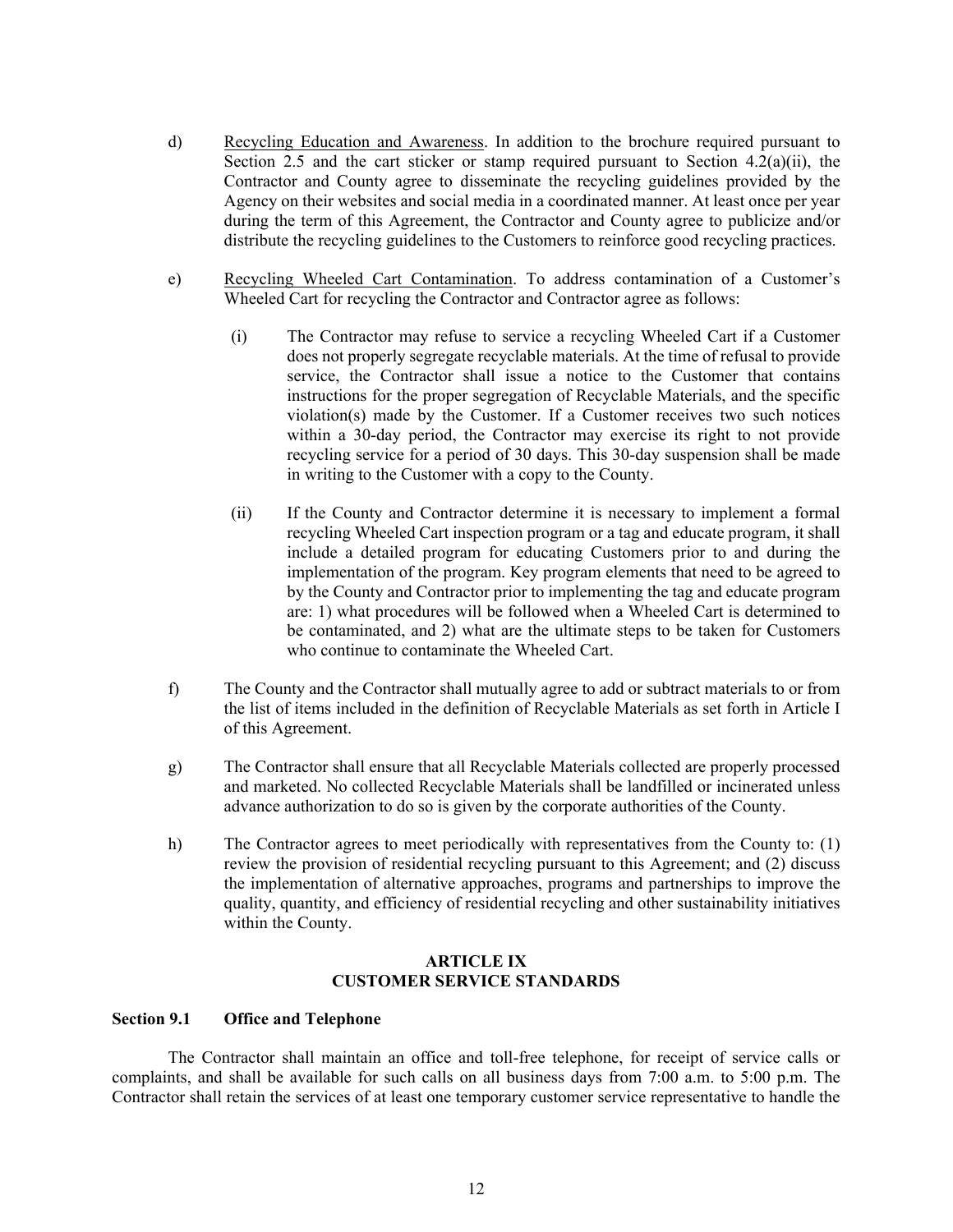addition of Customers to the Contractor's service base during the first ninety days of the term of this Agreement. Additional customer service representatives shall be added as necessary to meet the minimum Customer service standards set forth in Section 9.2 of this Agreement.

# **Section 9.2 Minimum Customer Service Standards**

- a) Complaints Generally. The Contractor shall cooperate with the County in minimizing complaints from the Customers. A consistent pattern of failure to address complaints, or violations of Sections 9.2(a) through 9.2(h) of this Agreement, shall entitle the County to exercise the remedies provided to it pursuant to Section 9.2(h) and/or Article X of this Agreement.
- b) Initial Response. The Contractor shall give prompt and courteous attention to all Customer complaints that it may receive. The Contractor shall respond personally to every Customer from whom a complaint is received within twenty-four (24) hours or the next business day after receipt of such complaint; except that if the Contractor receives a complaint about a missed scheduled collection, then the Contractor shall immediately investigate such complaint and, if such scheduled collection was not made in accordance with the terms of this Agreement, then the Contractor shall cause such collection to be made within twentyfour (24) hours or the next business day after receipt of such complaint.

Where any dispute arises between a Customer and the Contractor as to the manner of placing waste or the nature of the contents or the like, the Contractor shall, and does hereby agrees in the specific instance to, remove the waste even though, in its opinion, it is improperly placed or contained. Thereafter, the Contractor shall immediately report the controversy to the County for settlement before additional collection becomes necessary to avoid further disputes or disagreements between Customers and the Contractor.

- c) Referral to County. If the Contractor is unable to resolve a complaint in a manner satisfactory to both the Contractor and the Customer, then the Contractor, within fortyeight (48) hours after receipt of such complaint, shall deliver notice of such complaint to the County, which notice shall include the name and address of the Customer, the date and hour the complaint was received, the nature of the complaint, and the Contractor's response to the complaint. The County shall arbitrate each such complaint, and the County's decision concerning each such complaint shall be final and binding on the Contractor and the Customer.
- d) Answering Calls. During normal business hours and under normal operating conditions, a customer service representative employed by the Contractor shall answer the telephone access line. Ninety percent (90%) of the calls made to the customer service center shall be answered within thirty (30) seconds. The thirty (30) second maximum includes wait time or time spent 'holding' for a customer service representative.
- e) Busy Signals. Customers placing calls to the customer service center shall receive a busy signal no more than five percent (5%) of the time.
- f) Transferring Calls. During normal business hours, if after initially addressing a Customer's concern, the customer service representative determines that the call should be transferred to another representative of the Contractor, the Customer shall be connected with a customer service representative within thirty (30) seconds thereof.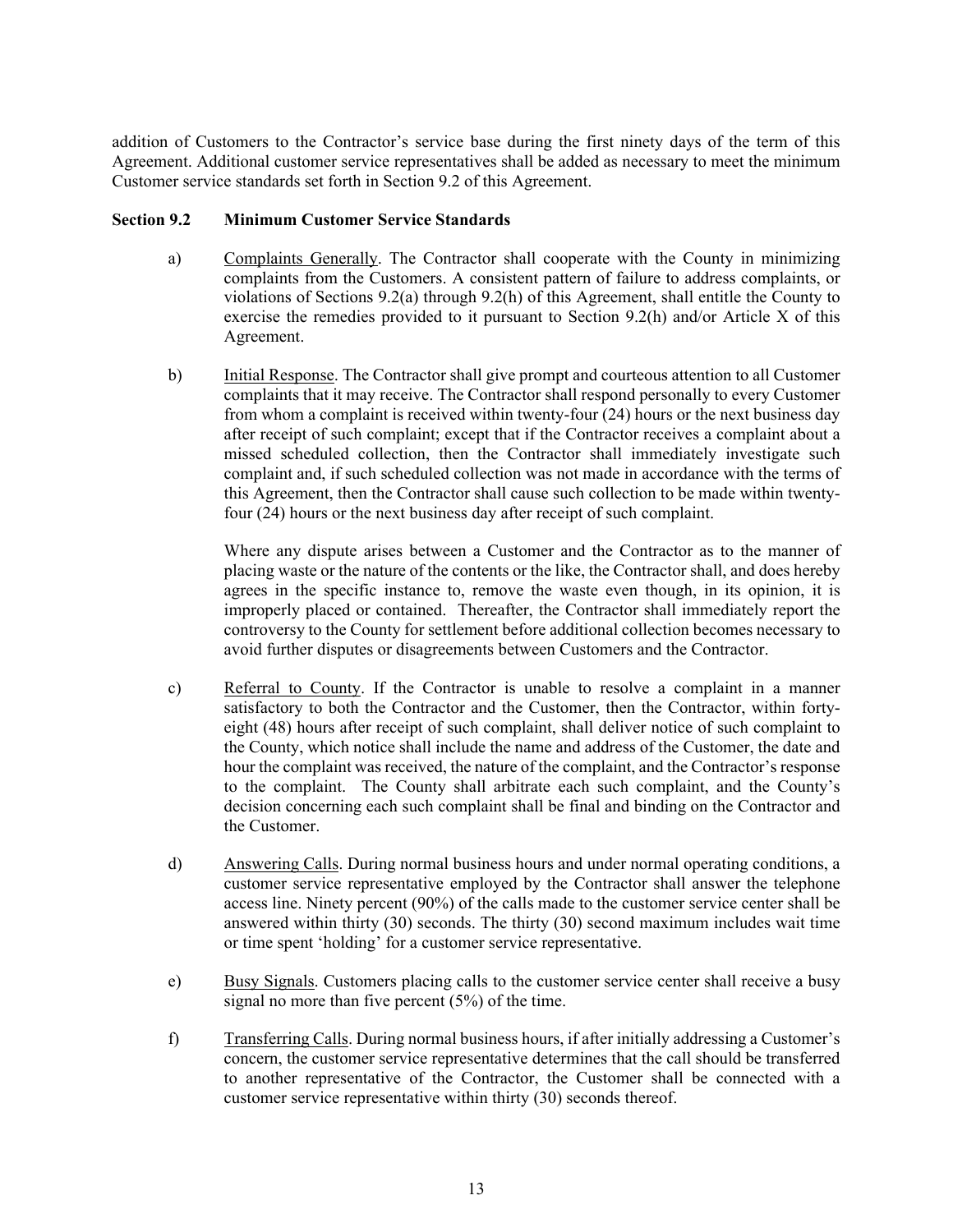- g) Hang-ups. Incoming telephone calls from Customers shall not exceed an abandonment rate of five percent (5%).
- h) Compliance Rate. During normal business hours, the minimum standards set forth in this Section 9.2 shall be met no less than ninety percent (90%) of the time, measured on a monthly basis. Upon request, reports shall be provided to the County providing a log of inquiries received and action taken to address each complaint and call. The Contractor shall also distribute to the County a log providing data which tracks the customer service representatives' adherence to the standards set forth in Section 9.2(a) through 9.2(g) of this Agreement, as the County may request in its discretion. If the records indicate a clear failure of the Contractor to comply with the minimum standards set forth in Sections 9.2(a) through 9.2 $(g)$  of this Agreement, then the County reserves the right to require the Contractor to implement modifications to its customer service center to bring it into compliance with the requirements of this Section 9.2.

#### **Section 9.3 Liaison**

 The Contractor shall designate in writing the person to serve as agent for the Contractor and liaison between the Contractor and the County.

# **ARTICLE X BREACH; EVENTS OF DEFAULT AND REMEDIES**

#### **Section 10.1 Breach by Contractor**

Each of the following shall constitute a Breach on the part of the Contractor:

- a) Repeated failure of the Contractor to comply with Section 9.2(h) of this Agreement;
- b) Failure of the Contractor to perform in a timely fashion any obligation under this Agreement not referenced within Section 10.1(a) of this Agreement, except that such failure shall constitute a Breach only if such failure remains uncured for seven (7) days after notice to the Contractor from the County of such failure; provided however, that this seven (7) day notice with opportunity to cure shall not be required in the event of persistent and repeated failure to perform; or
- c) Any of the following: (1) The Contractor's being or becoming insolvent or bankrupt or ceasing to pay its debts as they mature or making an arrangement with or for the benefit of its creditors or consenting to or acquiescing in the appointment of a receiver, trustee or liquidator for a substantial part of its property, (2) a bankruptcy, reorganization, insolvency, arrangement or similar proceeding being instituted by the Contractor under the laws of any jurisdiction, (3) a bankruptcy, reorganization, insolvency, arrangement or similar proceeding being instituted against the Contractor under the laws of any jurisdiction, which proceeding has not been dismissed within one hundred twenty (120) days, (4) any action or answer by the Contractor approving of, consenting to or acquiescing in any such proceeding, or (5) the levy of any distress, execution or attachment upon the property of the Contractor which shall (or which reasonably might be expected to) substantially interfere with its performance under this Agreement.

## **Section 10.2 Breach by County**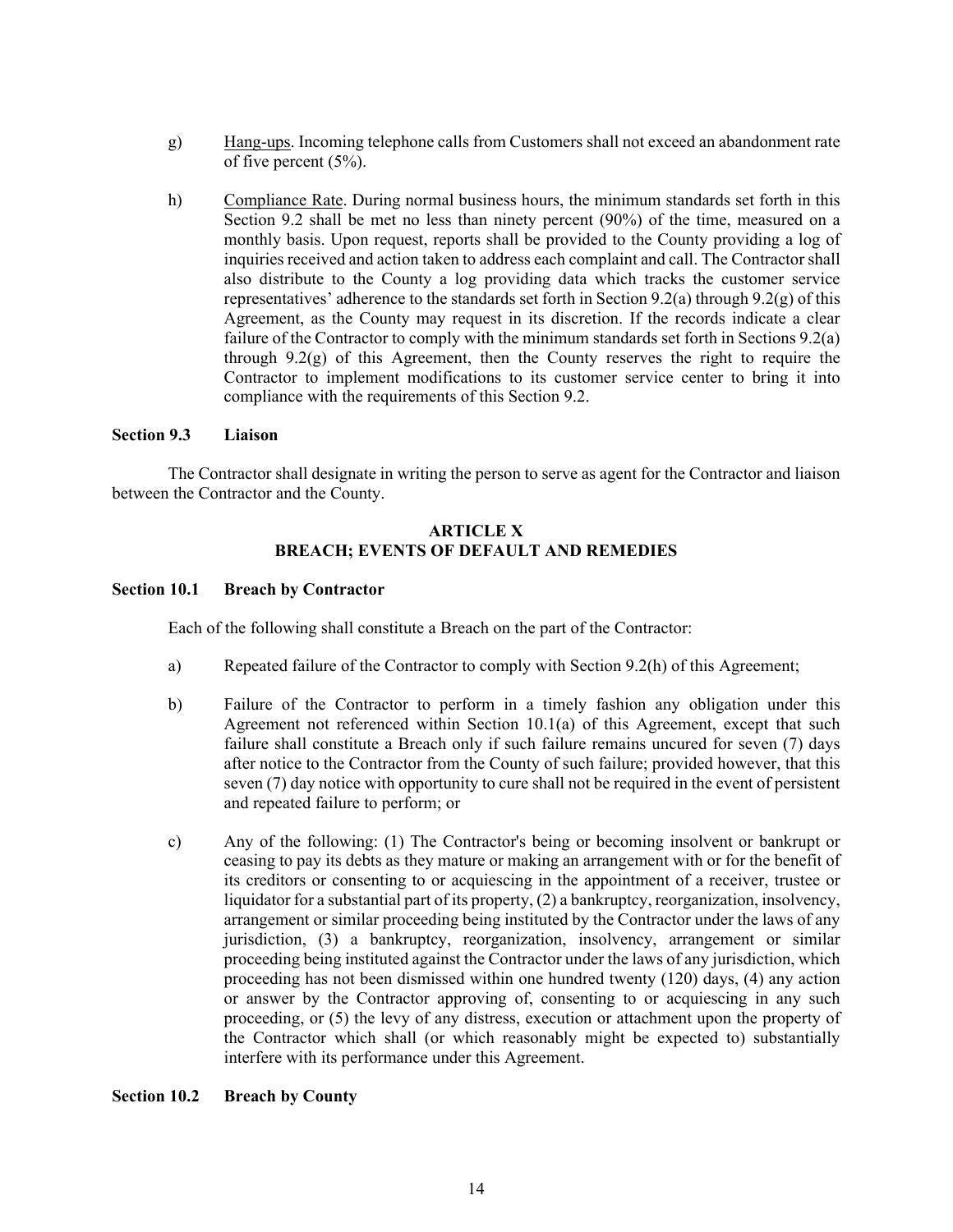Each of the following shall constitute a Breach on the part of the County:

- a) The County's being or becoming insolvent or bankrupt or ceasing to pay its debts as they mature or making an arrangement with or for the benefit of its creditors or consenting to or acquiescing in the appointment of a receiver, trustee or liquidator for a substantial part of its property;
- b) A bankruptcy, reorganization, insolvency, arrangement, or similar proceeding being instituted by the County under the laws of any jurisdiction;
- c) A bankruptcy, reorganization, insolvency, arrangement, or similar proceeding being instituted against the County under the laws of any jurisdiction, which proceeding has not been dismissed within one hundred twenty (120) days;
- d) Any action or answer by the County approving of, consenting to or acquiescing in any bankruptcy, reorganization, insolvency, arrangement, or similar proceeding; or
- e) The levy of any distress, execution, or attachment upon the property of the County which shall (or which reasonably might be expected to) substantially interfere with the County's performance hereunder.

#### **Section 10.3 Events of Default and Remedies of County**

- a) If a Breach occurs under Section 10.1 of this Agreement, the County may declare an Event of Default and may thereafter exercise any one or more of the following remedies:
	- (i) The County may terminate this Agreement immediately, upon notice to the Contractor. Subject to the provisions of subparagraph (v) below, upon such termination, the Contractor shall cease providing all services under this Agreement.
	- (ii) The County may seek and recover from the Contractor any unpaid amounts due the County along with all of its substantiated costs for the failure of the Contractor to perform any obligation under this Agreement, and all damages, whether based upon contract, work stoppage, strike, Contractor negligence (including tort), warranty, delay or otherwise, arising out of the performance or non-performance by the Contractor of its obligations under this Agreement, and whether incidental, consequential, indirect or punitive, resulting from the Breach. In the Event of Default by the Contractor and notwithstanding that Contractor receives payment from Customers, any costs incurred by the County in obtaining alternative Residential Service shall be deemed damages suffered by the County.
	- (iii) The County may (A) call upon the sureties to perform their obligations under the performance bond, or (B) in the alternative, after releasing the sureties from their obligations under the performance bond, take over and perform the required services by its own devices, or may enter into a new agreement for the required services, or any portion thereof, or may use such other methods as shall be required in the opinion of the County for the performance of the required services.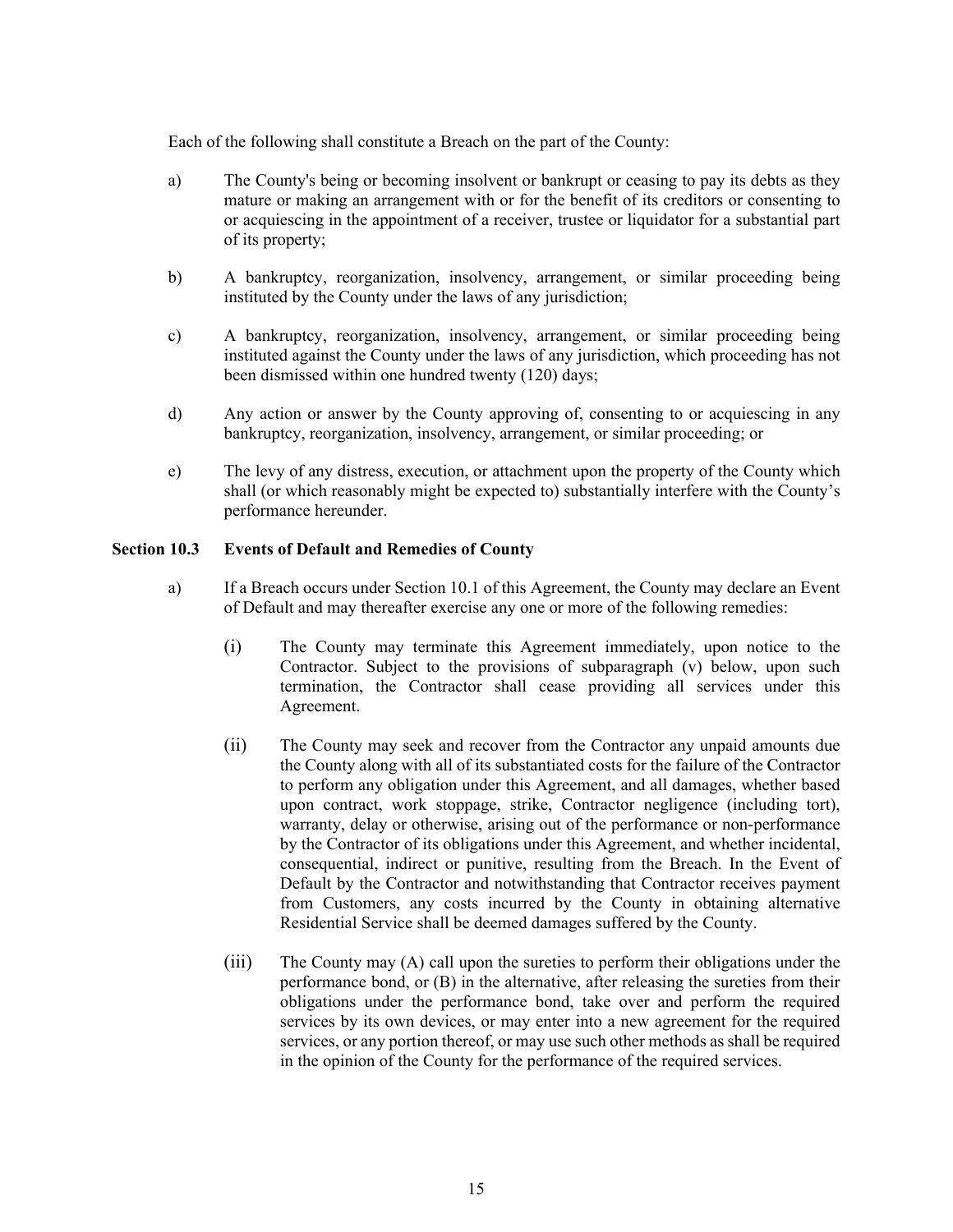- (iv) The County shall have the power to proceed with any right or remedy granted by federal or State law as it may deem best, including any suit, action or special proceeding in equity or at law for the specific performance of any covenant or agreement contained herein or for the enforcement of any proper legal or equitable remedy as the County shall deem most effectual to protect the rights aforesaid, insofar as such may be authorized by law.
- (v) Upon any such termination of this Agreement, the Contractor shall, for a period to be determined by the County in its sole and absolute discretion, but not longer than six (6) months, continue to perform the contractual services during which period the businesses shall pay the Contractor its scheduled compensation.
- b) No remedy by the terms of this Agreement conferred upon or reserved to the County is intended to be exclusive of any other remedy, but each and every such remedy shall be cumulative and shall be in addition to any other remedy given to the County. No delay or omission to exercise any right or power accruing upon any Event of Default shall impair any such right or power or shall be construed to be a waiver of any such Event of Default or acquiescence therein, and every such right and power may be exercised from time to time and as often as may be deemed expedient. No waiver of any Event of Default shall extend to or shall affect any subsequent default or Event of Default or shall impair any rights or remedies consequent thereto.
- c) If the Contractor misses a collection under the Residential Service, the collection must be corrected within 24 hours of the reported missed collection, or a charge of \$10 per missed collection will be charged to the Contractor; provided, however, that the Contractor shall not be charged under this Section 10.3(c) for collections missed due to a labor dispute involving the Contractor's labor force if the missed collection is not rectified within seven (7) days after the missed collection. All charges levied against the Contractor under this Section 10.3(c) shall be remitted to the County within 30 days after receipt of an invoice therefor.
- d) This Section 10.3 shall survive the termination of this Agreement.

# **Section 10.4 Events of Default and Remedies of Contractor**

- a) If a Breach occurs under Section 10.2 of Agreement, the Contractor may declare an Event of Default and terminate this Agreement immediately, upon notice to the County. In such event, the Contractor's sole remedy shall be to seek and recover from the County any unpaid amounts due the Contractor and any damages, whether incidental, consequential, indirect, or punitive, resulting from the Breach. The Contractor shall not be entitled to specific performance or any other equitable remedies.
- b) This Section 10.4 shall survive termination of this Agreement.

# **Section 10.5 Force Majeure**

Neither the Contractor nor the County shall be liable for the failure to perform their duties nor for any resulting damage or loss, if such failure is caused by a catastrophe, terrorism, riot, war,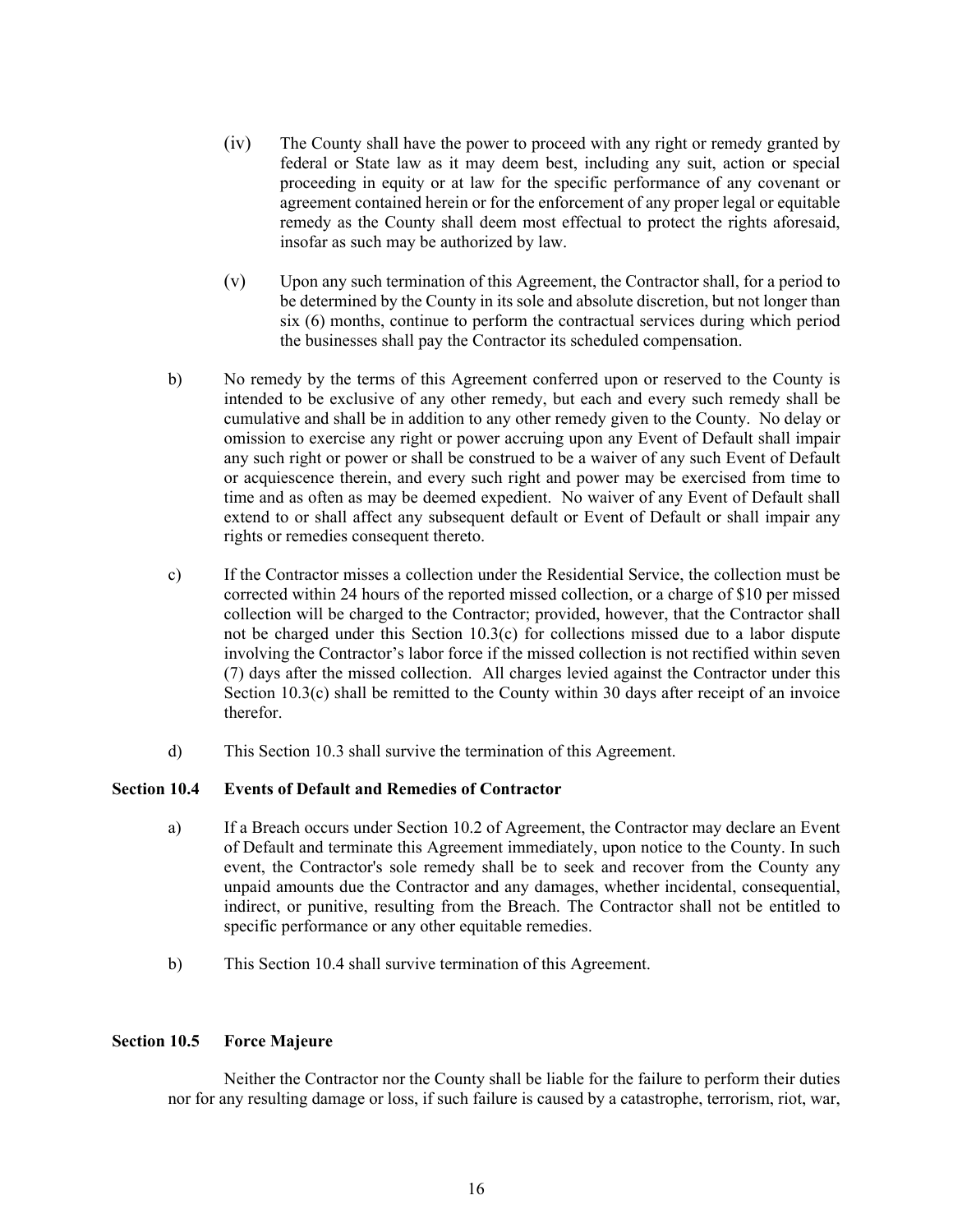strike, fire, accident, act of God, including inclement weather, or similar contingency beyond the reasonable control of the Contractor or the County, as the case may be; provided, however, that in the event of a strike that renders the Contractor unable to provide Residential Services as required by this Agreement, the Contractor shall cooperate in good faith with the County to establish a location for the centralized drop-off by Customers, and collection by the Contractor, of Residential Materials. Changes in recycling markets or market prices are specifically excluded from the above force majeure contingencies contemplated in this section.

# **ARTICLE XI INSURANCE AND INDEMNIFICATION**

#### **Section 11.1 Insurance**

- a) The Contractor shall maintain for the duration of this Agreement, and any extensions thereof, insurance issued by a company or companies qualified to do business in the State of Illinois and that meet the requirements set forth in Exhibit B. The Contractor shall provide the County with a certificate and policies of insurance indicating that such insurance coverage meets the requirements contained in Exhibit B.
- b) Insurance premiums shall be paid by the Contractor and shall be without cost to the County.

#### **Section 11.2 Indemnification**

 Contractor agrees, at its sole cost and expense, to unconditionally indemnify and hold harmless and defend the County and the County's former, current and future officials, trustees, agents, contractors, employees, representatives, attorneys and insurers and/or successors in interest of any kind (the "County Indemnitees") for and from any and all claims, actions, omissions, losses, injuries, lawsuits, counterparts, debts, dues, obligations, judgments, awards, demands, liens, costs, expenses, attorneys' fees and liability for damages of any kind and causes of action of any kind and nature (including but not limited to all liabilities, claims, suits, costs and expenses which the County or County Indemnitees may hereafter incur, become responsible for, or pay out as a result of death or bodily injuries to any person, destruction or damage to any property, contamination of or adverse effects on the environment), whether known or unknown at this time, whether present or future or contingent, that are brought or filed against the County, and/or the Village Indemnitees, by any person or entity arising out of, relating to, connected with, or in any way associated with the following: (a) Contractor's breach of any term or provision of this contract; (b) any negligent or willful act or omission of Contractor, its employees, agents, or subcontractors in the performance of this Agreement; (c) the violation or alleged violation by Contractor, it employees, agents, or subcontractors of any federal, state or local law, regulation, statute, ordinance, license, or permit and (d) the release, threatened release or presence of contaminants (which shall include but not limited to hazardous waste, hazardous substances and any material which any governmental agency or unit having appropriate jurisdiction shall determine from time to time is harmful, toxic, or dangerous) which occurs during the performance (or failure to perform) of this Agreement, including transportation and/or disposal of the Residential Materials and/or from or on the site(s) or facility(ies) utilized for disposal of the Residential Materials. In the event that any such claim, action, cause of action or lawsuit is brought or filed, the County and County Indemnitees shall have the right to determine the attorney(s) of its choice to represent and defend their interests in any legal or administrative action in the event that a conflict exists which prevents the same defense counsel from representing the Contractor and the County or County Indemnitees, all at the Contractor's expense pursuant to this Agreement. Notwithstanding any other provision in this Agreement to the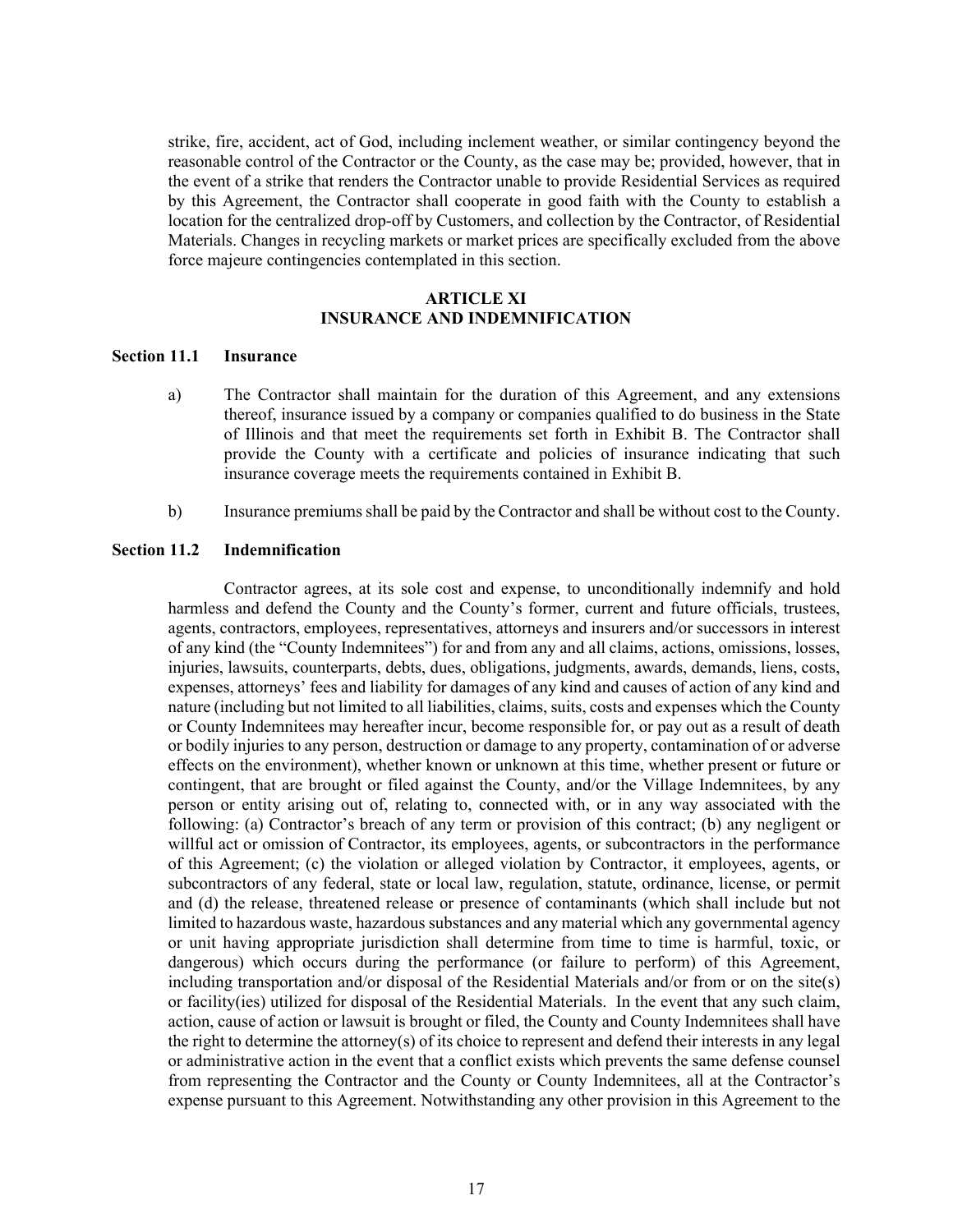contrary, the duration of the indemnification hereunder shall be indefinite and survive the expiration of this Agreement.

# **ARTICLE XII MISCELLANEOUS**

#### **Section 12.1 Non-Assignability**

The Contractor shall not assign this Agreement or any part thereof or subcontract this Agreement or the work hereunder, or any part thereof, in either case to any other person, firm, or corporation without the prior written consent of the corporate authorities of the County. Nothing in this Agreement shall prevent the Contractor from performing its obligations hereunder through its subsidiaries or divisions but the performance by any such subsidiary or division shall not relieve the Contractor from its obligations or change the terms of Agreement.

#### **Section 12.2 Equal Employment Opportunity**

- a) In the event of the Contractor's noncompliance with the provisions of this Section 12.2, the Illinois Human Rights Act or the Illinois Department of Human Rights Rules and Regulations, the Contractor may be declared ineligible for future contracts or subcontracts with the State or any of its political subdivisions or municipal corporations, and this Agreement may be canceled or voided in whole or in part, and such other sanctions or penalties may be imposed or remedies invoked as provided by statute or regulation.
- b) During the performance of this Agreement, the Contractor agrees as follows:
	- (i) That it will not discriminate against any employee or applicant for employment because of race, color, religion, sex, marital status, national origin or ancestry, age, physical or mental handicap unrelated to ability, or an unfavorable discharge from military service; and further, that it will examine all job classifications to determine if minority persons or women are underutilized and will take appropriate affirmative action to rectify any such under-utilization.
	- (ii) That, if it hires additional employees in order to perform this Agreement or any portion hereof, it will determine the availability (in accordance with the Illinois Department of Human Rights Rules and Regulations) of minorities and women in the area(s) from which it may reasonably recruit and it will hire for each job classification for which employees are hired in such a way that minorities and women are not under-utilized.
	- (iii) That, in all solicitations or advertisements for employees placed by the Contractor or on the Contractor's behalf, the Contractor will state that all applicants will be afforded equal opportunity without discrimination because of race, color, religion, sex, marital status, national origin or ancestry, age, physical or mental handicap unrelated to ability, or an unfavorable discharge from military service.
	- (iv) That the Contractor will send to each labor organization or representative thereof with which it is bound by a collective bargaining or other agreement or understanding, a notice advising such labor organization or representative of the Contractor's obligations under the Illinois Human Rights Act and the Illinois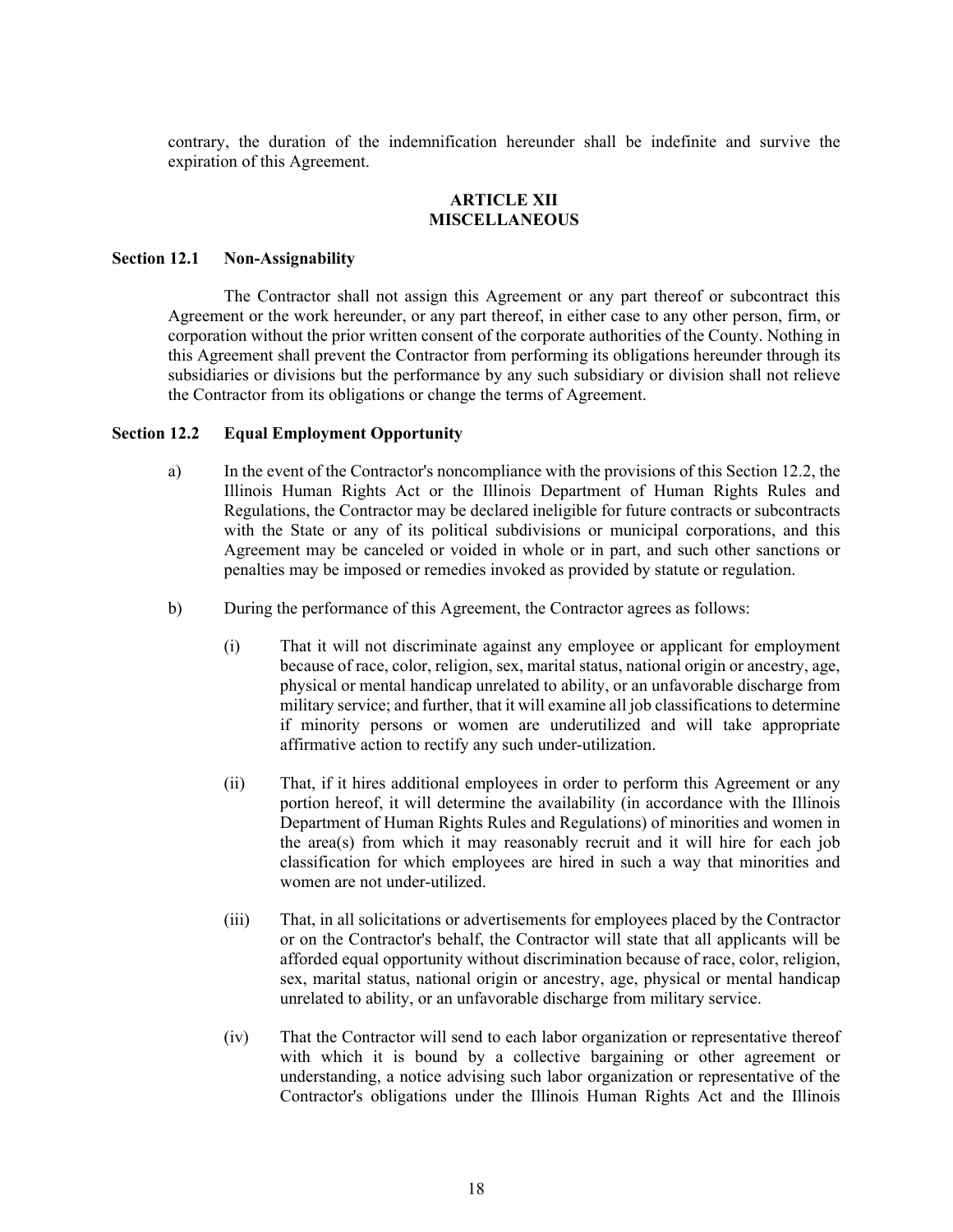Department of Human Rights Rules and Regulations. If any such labor organization or representative fails or refuses to cooperate with the Contractor in its efforts to comply with such Act and Rules and Regulations, the Contractor will promptly notify the Illinois Department of Human Rights and the County and will recruit employees from other sources when necessary to fulfill the Contractor's obligations thereunder.

- (v) That the Contractor shall submit reports as required by the Illinois Department of Human Rights Rules and Regulations, furnish all relevant information as may from time to time be requested by the Illinois Department of Human Rights or the County, and in all respects comply with the Illinois Human Rights Act and the Illinois Department of Human Rights Rules and Regulations.
- (vi) That the Contractor shall permit access to all relevant books, records, accounts and work sites by personnel of the County and the Illinois Department of Human Rights for purposes of investigation to ascertain compliance with the Illinois Human Rights Act and the Illinois Department of Human Rights Rules and Regulations.
- (vii) That the Contractor shall include, verbatim or by reference, the provisions of this Section 12.2 in every subcontract it awards under which any portion of the Agreement obligations are undertaken or assumed, so that such provisions will be binding upon each subcontractor. The Contractor will promptly notify the County and the Illinois Department of Human Rights in the event any subcontractor fails or refuses to comply therewith. In addition, the Contractor will not utilize any subcontractor ineligible for contracts or subcontracts with the State or any of its political subdivisions or municipal corporations.
- c) During the term of this Agreement, the Contractor shall comply in all respects with the Equal Employment Opportunity Act. The Contractor shall have a written equal employment opportunity policy statement declaring that it does not discriminate on the basis of race, color, religion, sex, national origin, disability, or age. Findings of non-compliance with applicable State or federal equal employment opportunity laws and regulations may be sufficient reason for revocation or cancellation of this Agreement.

# **Section 12.3 Prevailing Wages**

- a) Not less than the prevailing rate of wages, as determined by the County or the Illinois Department of Labor, or determined by a court on review, shall be paid to all laborers, workers and mechanics performing work under this Agreement. The Contractor and each subcontractor shall keep an accurate record showing the names and occupations of all laborers, workers, and mechanics employed by them on this Agreement and showing the actual hourly wages paid to each such person.
- b) The Contractor shall comply with all applicable provisions of the Illinois Prevailing Wage Act, 820 ILCS 130/0.01 et seq. In addition, the Contractor and each subcontractor shall preserve their weekly payroll records for a period of three (3) years after the date of termination of this Agreement.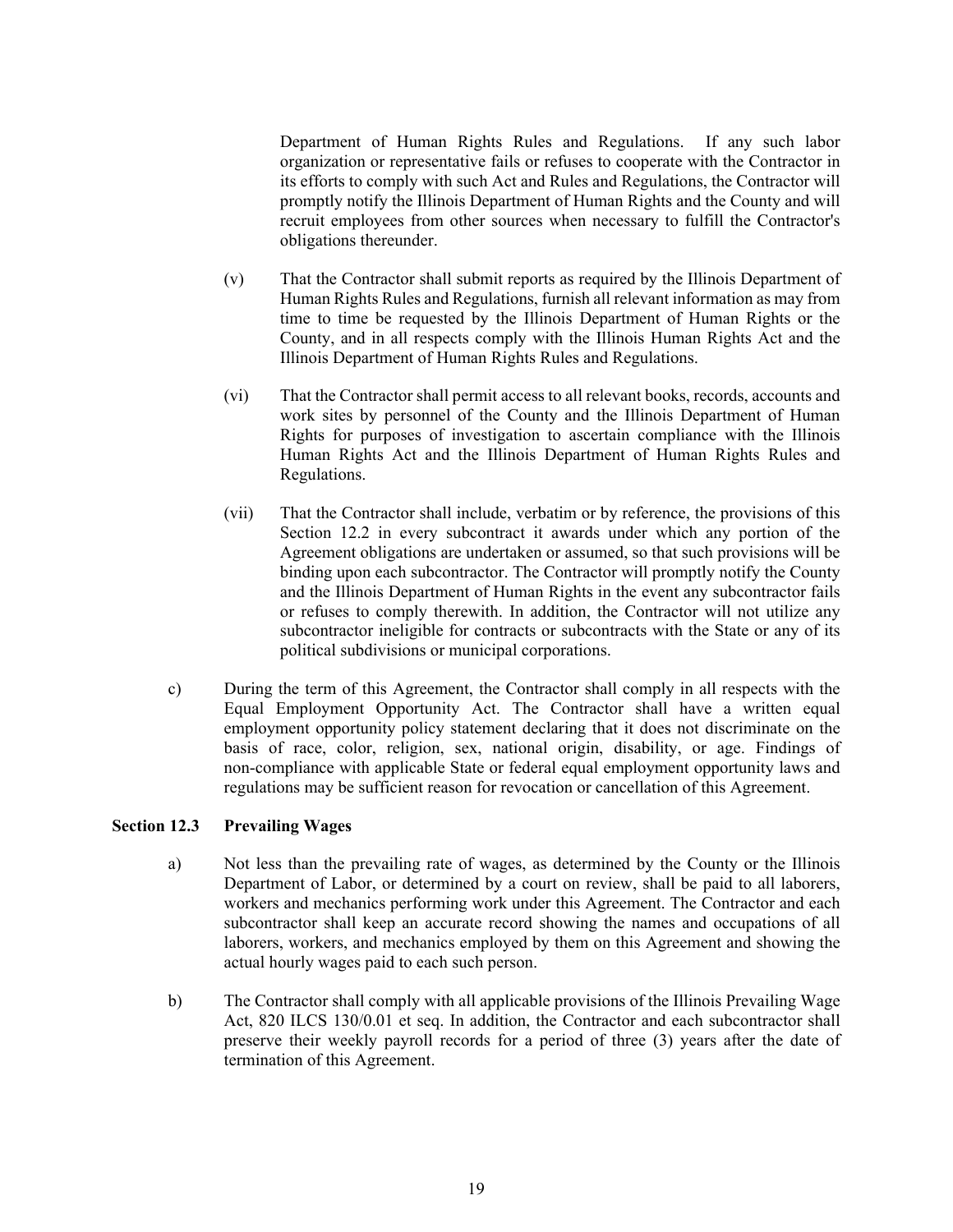c) If the Illinois Department of Labor revises the prevailing rate of hourly wages to be paid by the County, the revised rate, as provided by the County to the Contractor, shall apply to this Agreement.

#### **Section 12.4 Performance Bond (Note to Proposers, the performance bond amount will be modified in this section to reflect the amount for the quadrant the proposer was awarded)**

The Contractor shall furnish a performance bond within ten days from contract execution for the faithful performance of this Agreement, in substantially the form provided as Exhibit C, to be executed by a company qualified to do business in the State of Illinois with an A.M. Best Rating of at least A- to be in the sum of Two hundred sixteen thousand seven hundred and fifty dollars (\$216,750) for the Southwest (SW) Quadrant; and One hundred seventy thousand two hundred and fifty dollars (\$170,250) for the Southeast (SE) Quadrant. Such performance bond shall be furnished annually by the Contractor for the following year of this Agreement and shall indemnify the County against any loss resulting from any failure of performance by the Contractor. The initial bond shall be posted on or before the Commencement Date, and each successive bond shall be posted not later than January 1 of each successive calendar year. In lieu of furnishing a performance bond, the Proposer may demonstrate its ability to furnish an unconditional letter of credit to be delivered at Closing in favor of the County, in the amount of Two hundred sixteen thousand seven hundred and fifty dollars (\$216,750) for the Southwest (SW) Quadrant; and One hundred seventy thousand two hundred and fifty dollars (\$170,250) for the Southeast (SE) Quadrant drawn on a national or state-chartered bank acceptable to the County. Any performance security required under this Section shall be in such form and with such provisions as are acceptable to the County, in the County's sole discretion.

#### **Section 12.5 Franchise Fee**

A franchise fee shall be levied per quadrant on an annual basis due December 1 every year. All fees will be increased annually at the beginning of every fiscal year by either 2 percent or the most recent available Lake County Consumer Price Index, whichever is lesser. The initial franchise fee will be assessed as follows:

Southwest (SW) Quadrant: Eight thousand eight hundred twenty dollars (\$8,820) Southeast (SE) Quadrant: Six thousand nine hundred twenty-eight dollars (\$6,928)

#### **Section 12.6 Equipment to be Used by Contractor**

a) The Contractor agrees to collect all materials described in Article IV of this Agreement in fully enclosed, leak-proof, modern trucks and equipment. The Contractor agrees to use to the extent possible, uniformly painted equipment, with no rust showing on the cab, chassis or body and shall maintain its vehicles and equipment in good condition at its own expense and shall keep said vehicles free from leakage and objectionable odors. The vehicles/equipment shall be kept in clean, sanitary and in quiet operating condition and shall be washed on a regular basis. Any equipment that is used by the Contractor and determined to be unsafe, or in an overall poor condition by the County shall be replaced at the request of the County. Equipment used for Private Service described in Section 4.4 of this Agreement may be open-body trucks, dump trucks and similar type equipment when necessary. When open-body trucks are used, the Contractor shall take such action as is necessary to prevent littering and blowing debris.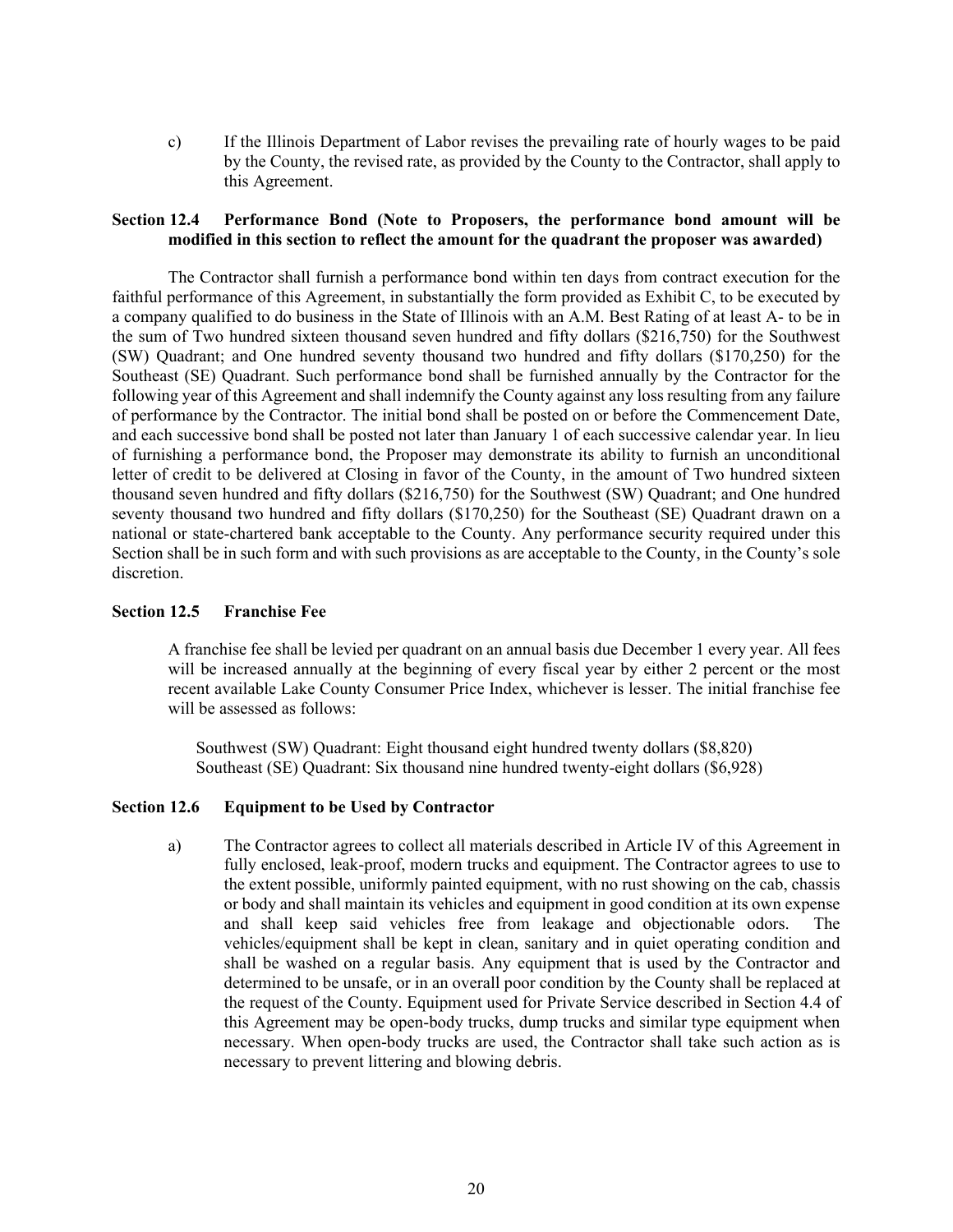- b) Containers used in connection with the provision of Residential Services by the Contractor pursuant to this Agreement shall be operable, safe, and free of graffiti. Contractor shall replace any container at no cost to the customer in disrepair of this sort within three (3) days of notification by the County or the customer. Containers with plastic lids that are illfitted or warped shall be replaced within three (3) days of notification by the County, in order to maintain a tight-fitting seal to prevent access by pests. All containers will be adequately demarcated with the Contractor's logo. Each container will have an inventory control number demarcated on each container that is cross-referenced to the service matrix.
- c) All equipment used by Contractor for the provision of Residential Services and Private Services pursuant to this Agreement shall be properly licensed by the State and shall conform to all federal and State equipment safety standards.

## **Section 12.7 Compliance with Laws**

- a) The Contractor shall comply at all times with all applicable federal, State and municipal laws, ordinances and regulations at any time applicable to the Contractor's operations under this Agreement, with no increase to the Contractor's compensation as set forth in this Agreement. Specifically, but without limitation of the foregoing, the Contractor shall comply with any amended County ordinances or regulations imposed in the discretion of the County to protect the public health, safety, and welfare.
- b) The Contractor shall obtain, at its own expense, all permits and licenses required by law or ordinance and maintain the same in full force and effect.

#### **Section 12.8 Care and Performance**

The Contractor shall undertake to perform all services rendered hereunder in a neat, thorough and competent manner, without supervision by the County, and to use care and diligence in the performance of all specified services and to provide neat, orderly, uniformed and courteous employees and personnel on its crews.

The Contractor shall be liable to the County for damage to County rights-of-way caused in connection with the provision of the Residential Services or Private Services, ordinary wear and tear excepted.

# **Section 12.9 No Alcohol or Drugs**

The Contractor shall prohibit and use its best efforts to enforce the prohibition of any drinking of alcoholic beverages or use of cannabis or illegal drugs by its drivers and employees while on duty or during performing their duties under this Agreement.

# **Section 12.10 Governing Law**

This Agreement and the rights of the County and the Contractor under this Agreement shall be interpreted according to the internal laws, but not the conflict of laws, rules, of the State of Illinois.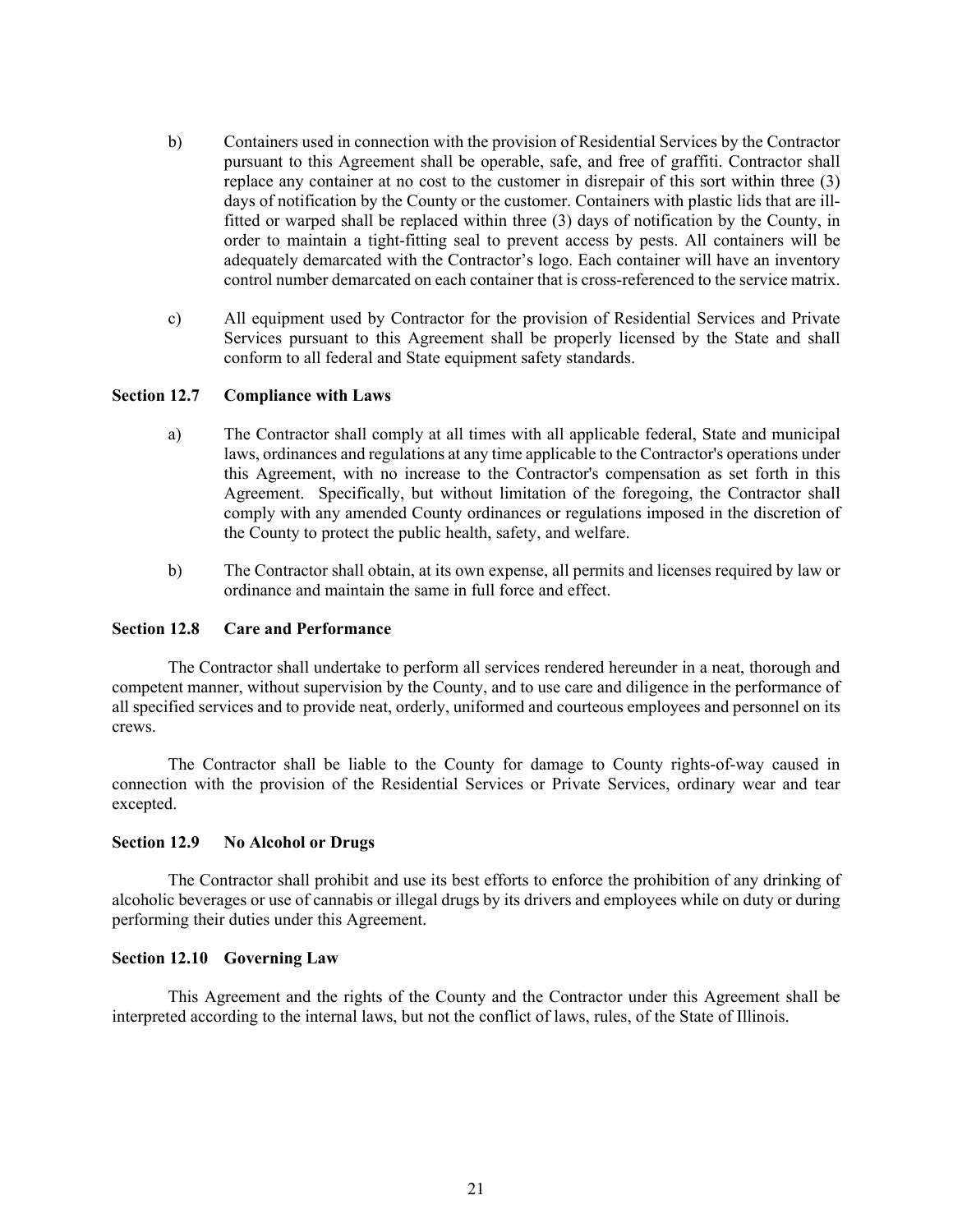#### **Section 12.11 Severability**

The provisions of this Agreement shall be interpreted when possible to sustain their legality and enforceability as a whole. In the event any provision of this Agreement shall be held invalid, illegal, or unenforceable by a court of competent jurisdiction, in whole or in part, neither the validity of the remaining part of such provision, nor the validity of any other provisions of this Agreement, shall be in any way affected thereby. The unenforceability of any provision of this Agreement in a specific situation shall not affect the enforceability of that provision in any other situation.

#### **Section 12.12 Entire Agreement**

This Agreement sets forth the entire agreement of the County and the Contractor with respect to the provision of the Residential Services and compensation therefor, and there are no other understandings or agreements, oral or written, between the County and the Contractor with respect to the Residential Services and the compensation therefor, nor was the making and execution of this Agreement induced by any representation, statement, warranty, agreement, or action other than those expressed or explicitly referenced herein.

#### **Section 12.13 Notices**

All notices required or permitted to be given under this Agreement shall be in writing and shall be delivered (i) personally, (ii) by a reputable overnight courier or (iii) by certified mail, return receipt requested, and deposited in the U.S. mail, postage prepaid. Unless otherwise expressly provided in this Agreement, notices shall be deemed received upon the earlier of (a) actual receipt; (b) one business day after deposit with an overnight courier as evidenced by a receipt of deposit; or (c) three business days following deposit in the U.S. mail, as evidenced by a return receipt. By notice complying with the requirements of this Section, each party shall have the right to change the address or addressee, or both, for all future notices and communications to the other party but no notice of a change of address or addressee shall be effective until received.

Notices and communications to the County shall be addressed to, and delivered at, the following address:

Lake County County Administrators Office 18 N. County 9th Floor Waukegan, Illinois 60085 Attn: Sustainability Coordinator

Notices and communications to the Contractor shall be addressed to, and delivered at, the following address:

> LRS 6132 Oakton Street Morton Grove, IL 60053 Attn: Bill Kenney – Municipal Manager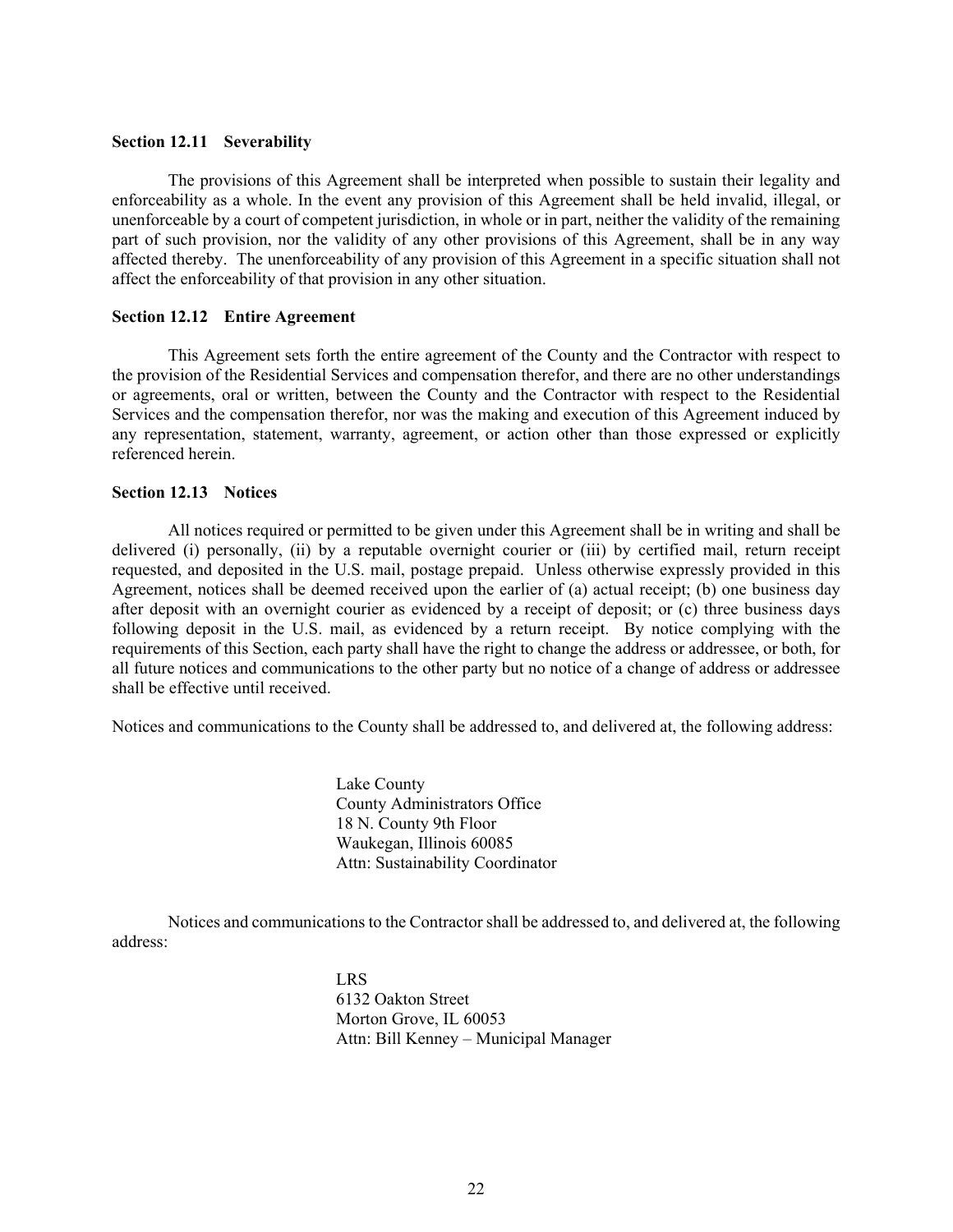#### **Section 12.14 Change in Law**

In the event there is a change or addition in new local, state, or federal rules, ordinances. regulations, taxes, or government charges that affects the Contractor's cost of providing service, such as a gross receipts tax, sales tax on services, other than property taxes, the Contractor or County may request to re-open the fees set forth in this Agreement for an impact review of this cost increase or decrease. When this cost is verified, the parties may agree to increase or decrease the rate for service accordingly.

#### **Section 12.15 Exclusivity**

The rights granted to Contractor under the contract shall be exclusive. The County may, in its sole discretion, enforce the exclusivity provisions of the contract against third-party violators, taking into account the cost of doing so and other factors. Contractor may independently enforce the exclusivity provisions of the contract against third-party violators, including, but not limited to, seeking injunctive relief and/or damages, and the County shall use good-faith efforts to cooperate in such enforcement actions brought by Contractor.

#### **Section 12.16 Vacation Policy**

Regardless of vacation/holiday time that a customer uses, no invoices will be suspended or credited for this reason.

#### **Section 12.17 Publicity**

The County's name or insignia, photographs of the County, or any other publicity pertaining to the provision of the Residential Services shall not be used in any magazine, trade paper, newspaper, or other medium without the express written consent of the County.

# [SIGNATURES ON FOLLOWING PAGE]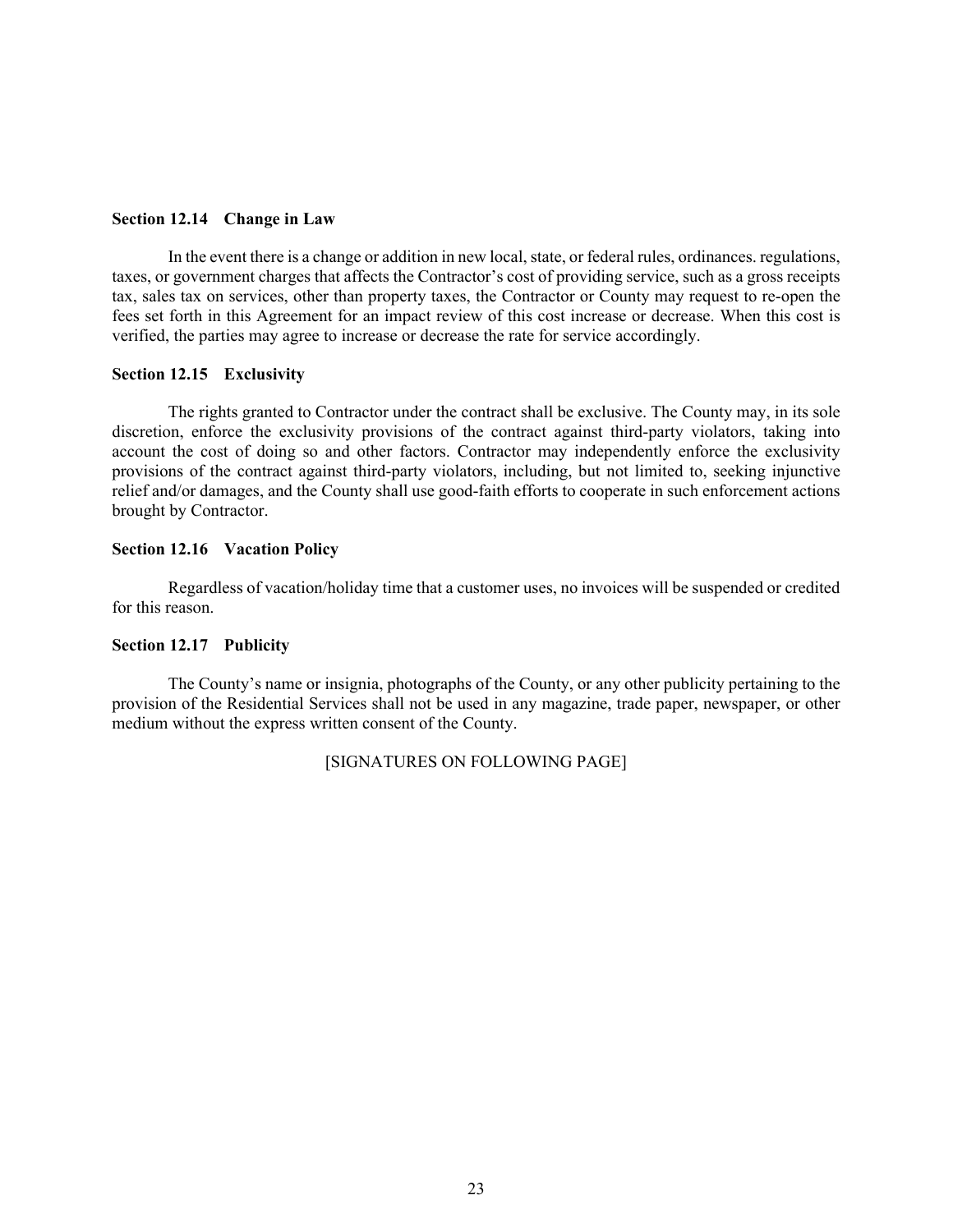**IN WITNESS WHEREOF**, the parties hereto have caused this Agreement to be executed by their duly authorized representatives, all on the day and year first above written.

| <b>LRS</b>           | <b>LAKE COUNTY</b>      |
|----------------------|-------------------------|
|                      |                         |
| By: $\qquad \qquad$  | By: $\qquad \qquad$     |
| Its: $\qquad \qquad$ | Lake County Board Chair |
| ATTEST:              | ATTEST:                 |
|                      | By: $\qquad \qquad$     |
| Its: $\qquad \qquad$ | County Clerk            |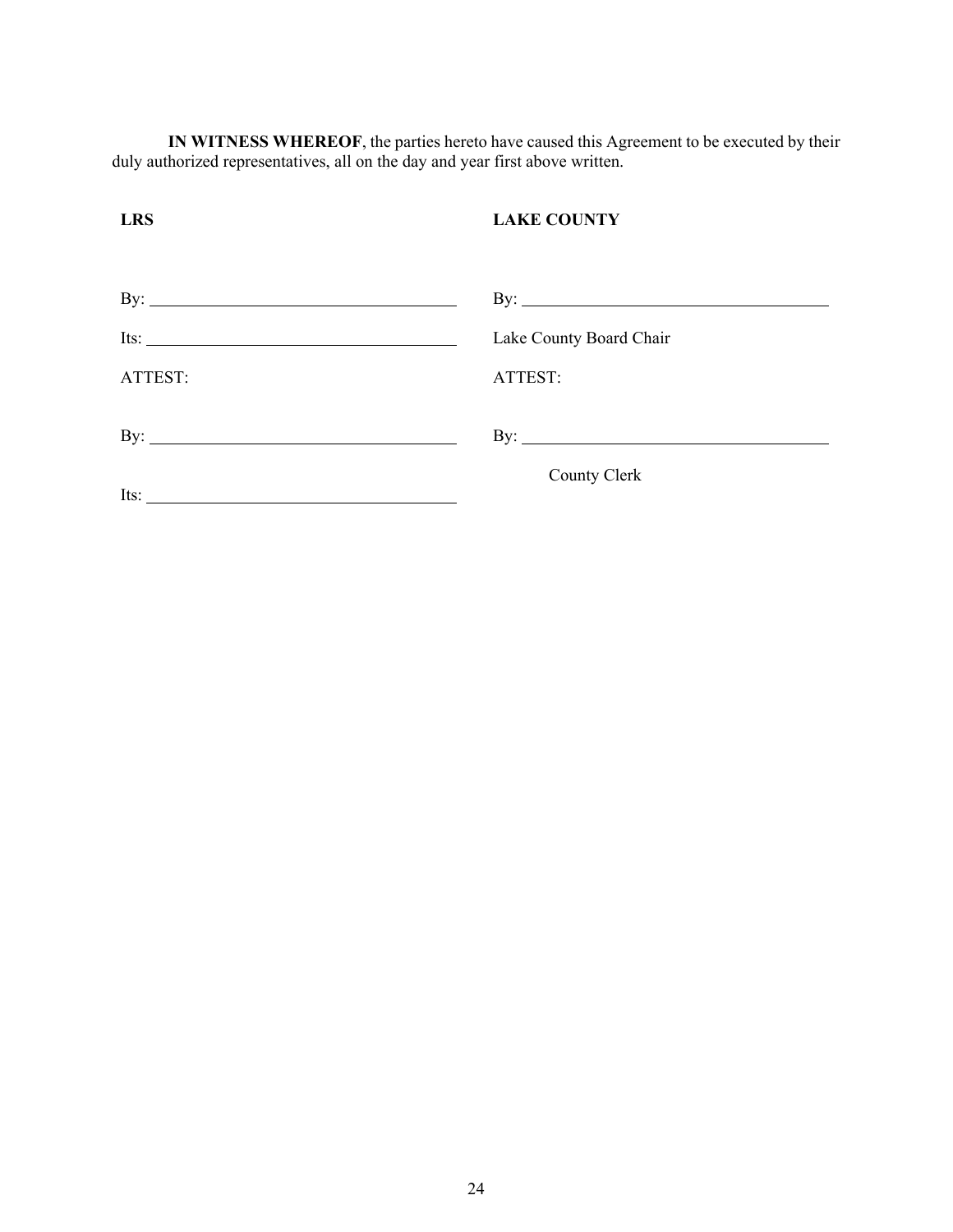# **EXHIBIT A**

# **PRICING SHEET**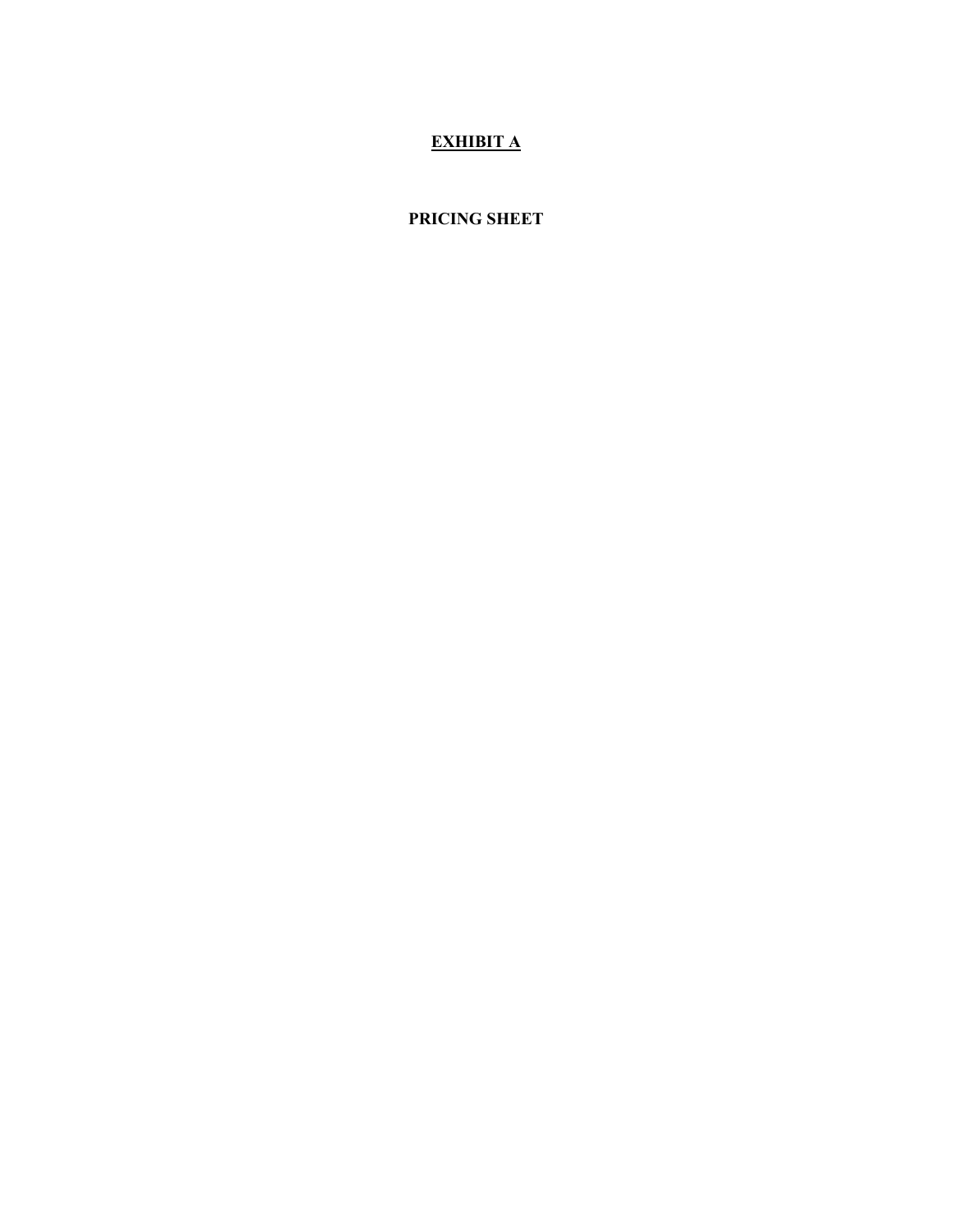# **EXHIBIT B**

# **INSURANCE PROVISIONS**